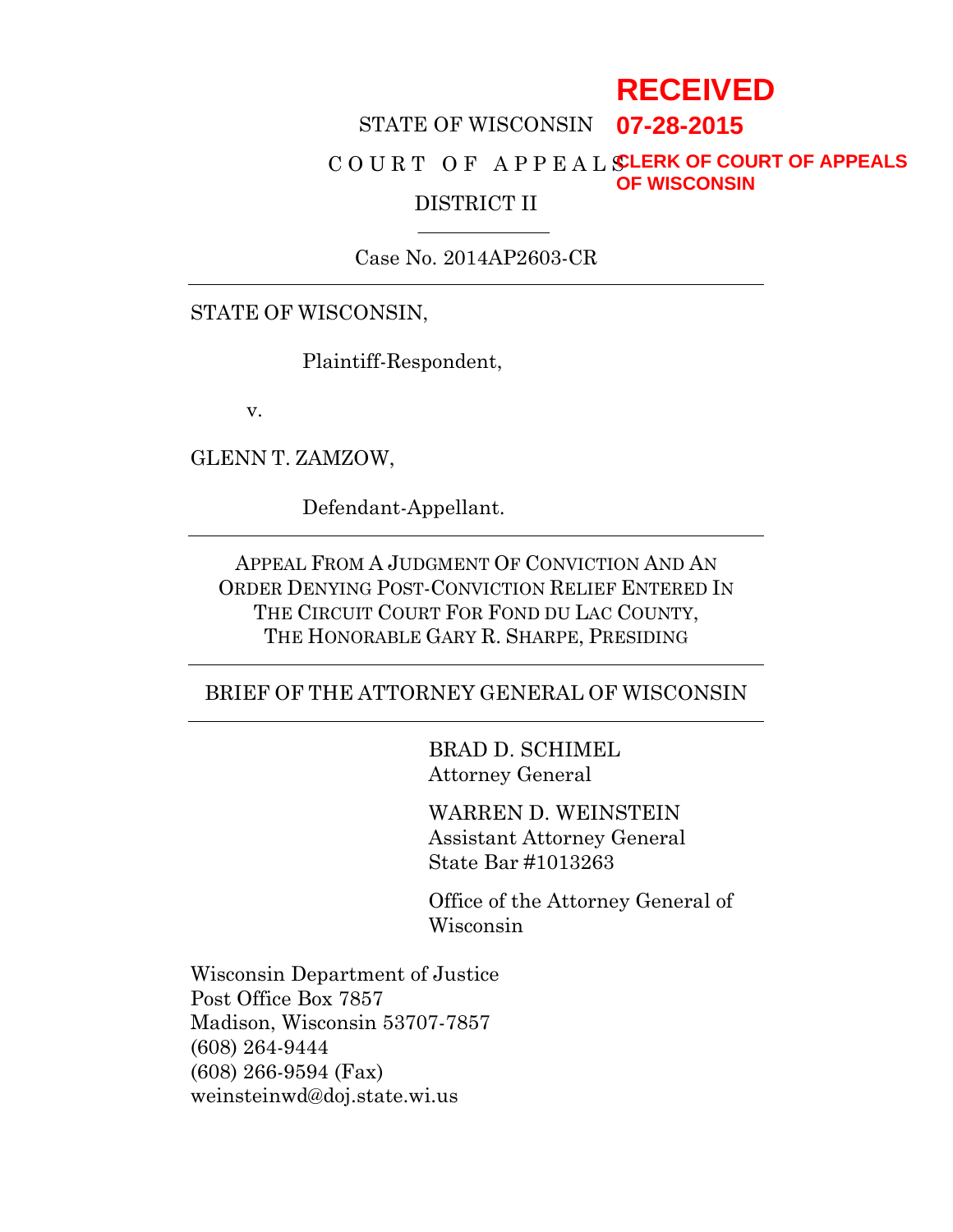## TABLE OF CONTENTS

|                |             |  |  | STATEMENT ON ORAL ARGUMENT                                                                                               |  |  |  |
|----------------|-------------|--|--|--------------------------------------------------------------------------------------------------------------------------|--|--|--|
|                |             |  |  |                                                                                                                          |  |  |  |
|                |             |  |  |                                                                                                                          |  |  |  |
|                |             |  |  |                                                                                                                          |  |  |  |
| $\mathbf{I}$ . |             |  |  | THE SIXTH AMENDMENT RIGHT TO<br>CONFRONT DOES NOT APPLY TO                                                               |  |  |  |
|                | A.          |  |  | The jurisprudential landscape of the<br>Confrontation Clause prior to                                                    |  |  |  |
|                | B.          |  |  | <i>Crawford</i> did not change prior law<br>that the Confrontation Clause does<br>not apply to suppression hearings.  18 |  |  |  |
|                | $C_{\cdot}$ |  |  | Even if this Court were to apply<br>Crawford, officer Birkholz's<br>statements are non-testimonial 25                    |  |  |  |
| $\Pi$ .        |             |  |  | ZAMZOW CANNOT PREVAIL ON HIS<br>CLAIM THAT USE OF HEARSAY AT A<br>SUPPRESSION HEARING VIOLATES                           |  |  |  |
|                |             |  |  |                                                                                                                          |  |  |  |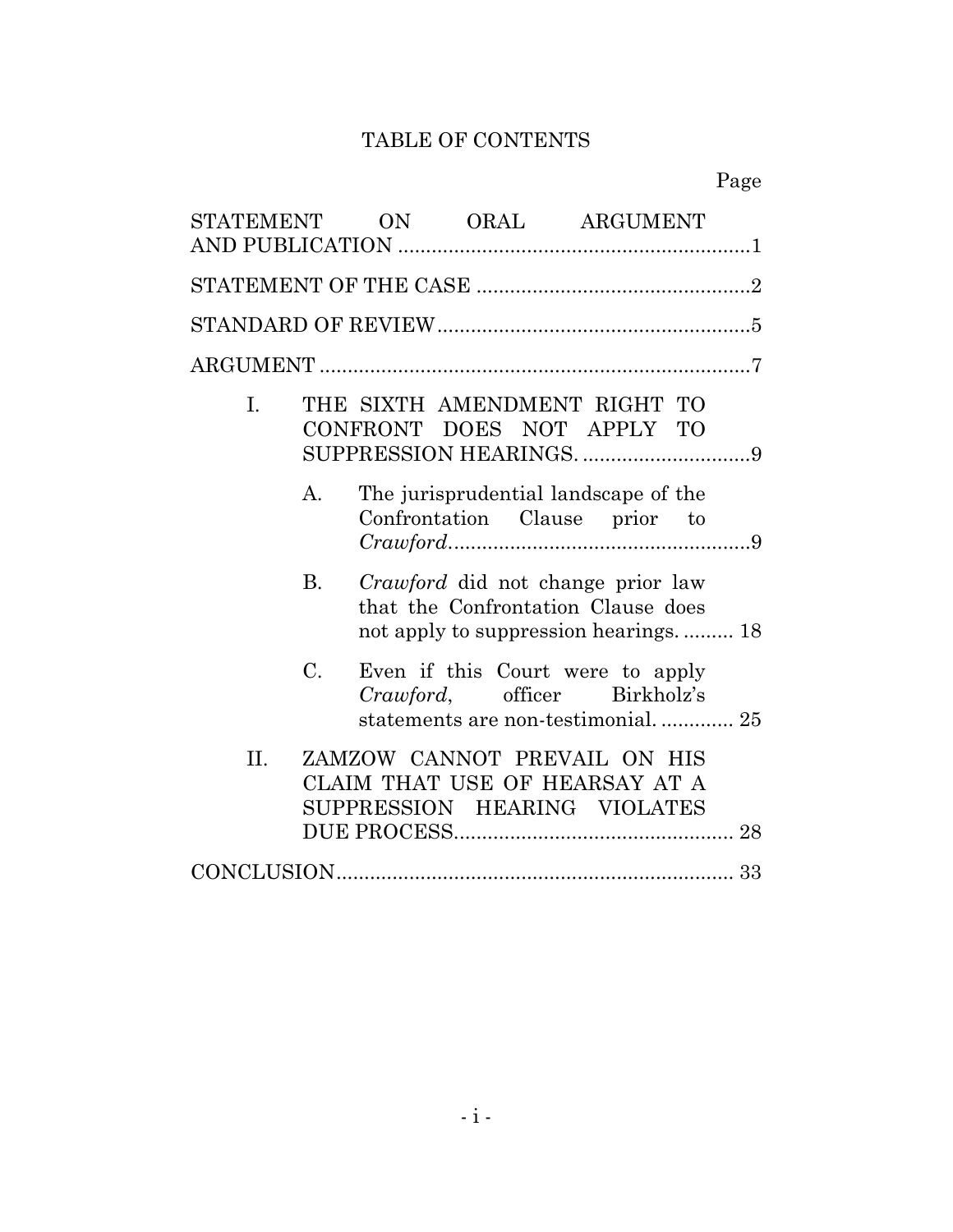## TABLE OF AUTHORITIES

## Cases

| Barber v. Page,                                                                                                 |  |
|-----------------------------------------------------------------------------------------------------------------|--|
| Brinegar v. United States,                                                                                      |  |
| California v. Green,                                                                                            |  |
| Cooper v. California,                                                                                           |  |
| Crawford v. Washington,                                                                                         |  |
| Davis v. Alaska,                                                                                                |  |
| Davis v. Washington,                                                                                            |  |
| Delaware v. Fensterer,                                                                                          |  |
| Gerstein v. Pugh,                                                                                               |  |
| Giles v. California,                                                                                            |  |
| Greshan v. Edwards,<br>644 S.E.2d 122 (Ga. 2007),<br><i>overruled on other grounds by</i><br>Brown v. Crawford, |  |
| Illinois v. Rodriguez,                                                                                          |  |
|                                                                                                                 |  |
| Maryland v. Buie,                                                                                               |  |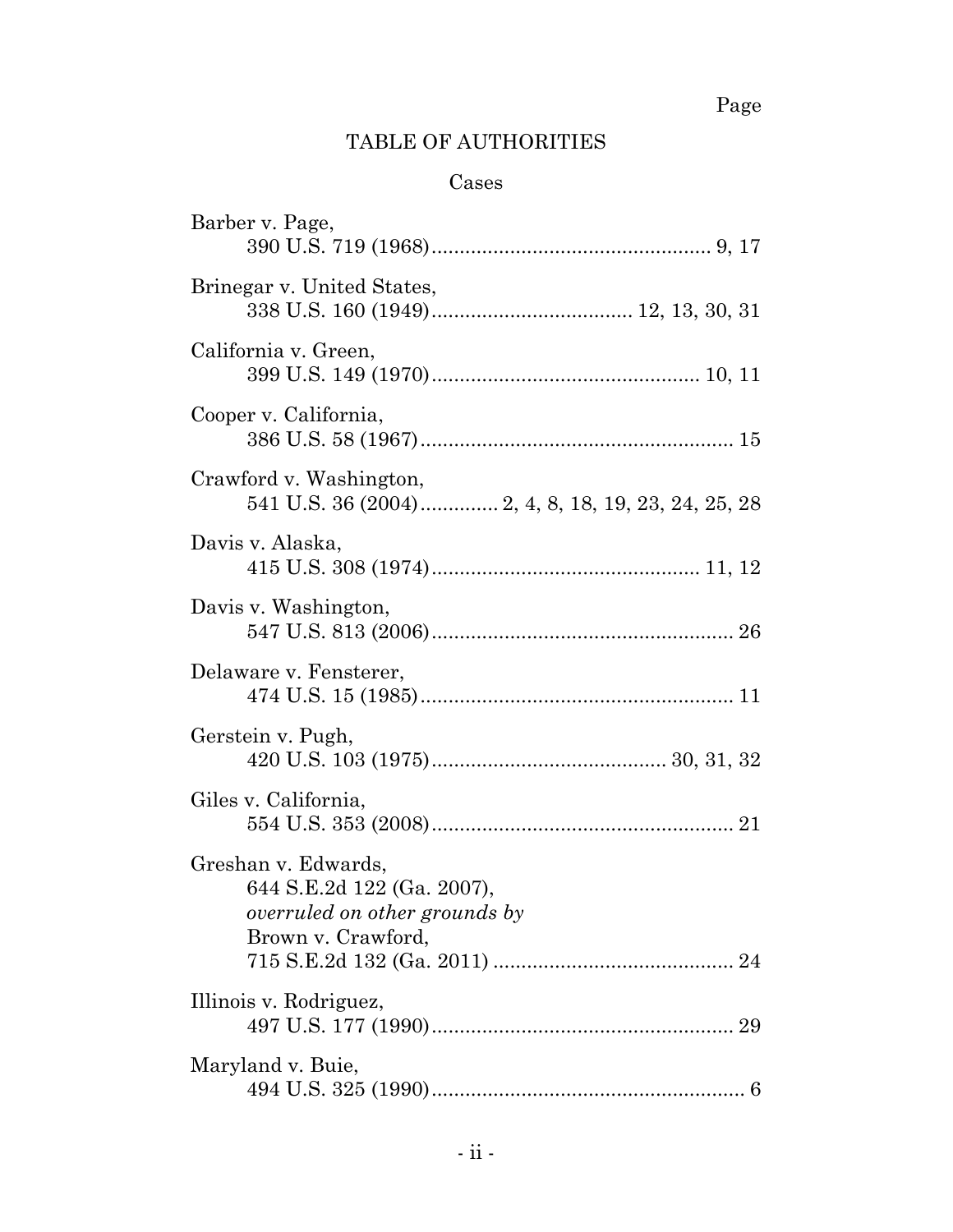| Mattox v. United States,                                     |
|--------------------------------------------------------------|
| McCray v. Illinois,                                          |
| Melendez-Diaz v. Massachusetts,                              |
| Michigan v. Bryant,                                          |
| Mitchell v. State,<br>84 Wis. 2d 325,                        |
| Ohio v. Clark,<br>$576$ U.S. $\_\_$                          |
| Ohio v. Roberts,                                             |
| Pennsylvania v. Ritchie,                                     |
| People v. Brink,                                             |
| People v. Felder,<br>129 P.3d 1072 (Colo. App. 2006)  21, 22 |
| Peterson v. California,                                      |
| Pointer v. Texas,                                            |
| Sheriff v. Witzenburg,                                       |
| Smith v. Illinois,                                           |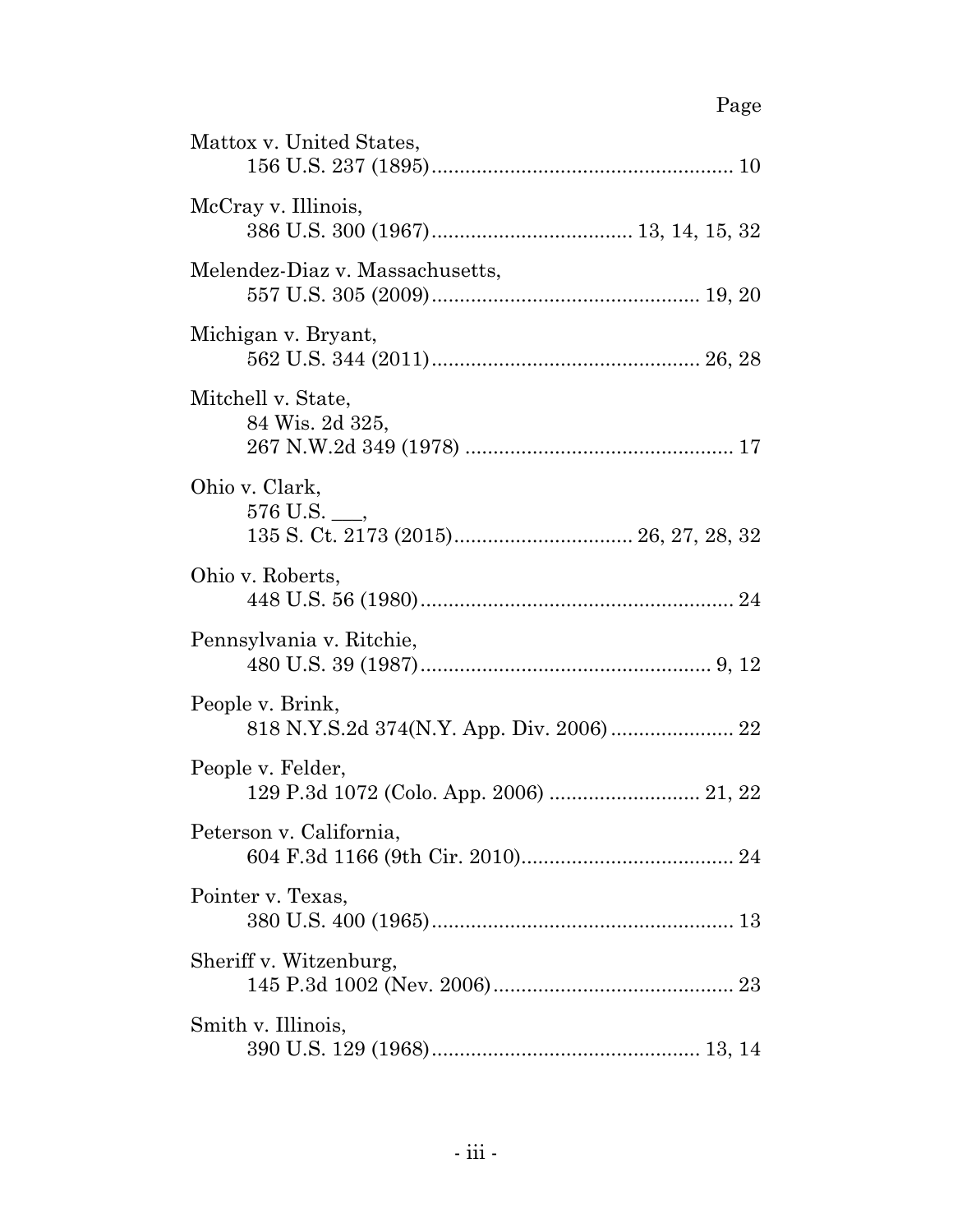| State v. Fortun-Cebada,                                                       |
|-------------------------------------------------------------------------------|
| State v. Frambs,<br>157 Wis. 2d 700,                                          |
| State v. Harris,<br>2008-2117 (La. 12/19/08)                                  |
| State v. Houghton,<br>$2015$ WI 79, ___ Wis. 2d ___,                          |
| State v. Jiles,<br>2003 WI 66, 262 Wis. 2d 457,                               |
| State v. Kruse,<br>175 Wis. 2d 89,                                            |
| State v. Lopez,<br>2013-NMSC-047,                                             |
| State v. Manuel,<br>2005 WI 75, 281 Wis. 2d 554,                              |
| State v. O'Brien,<br>2014 WI 54, 354 Wis. 2d 753,                             |
| State v. Oliver,<br>161 Wis. 2d 140,<br>467 N.W.2d 211 (Ct. App. 1991) 17, 18 |
| State v. Padilla,<br>110 Wis. 2d 414,                                         |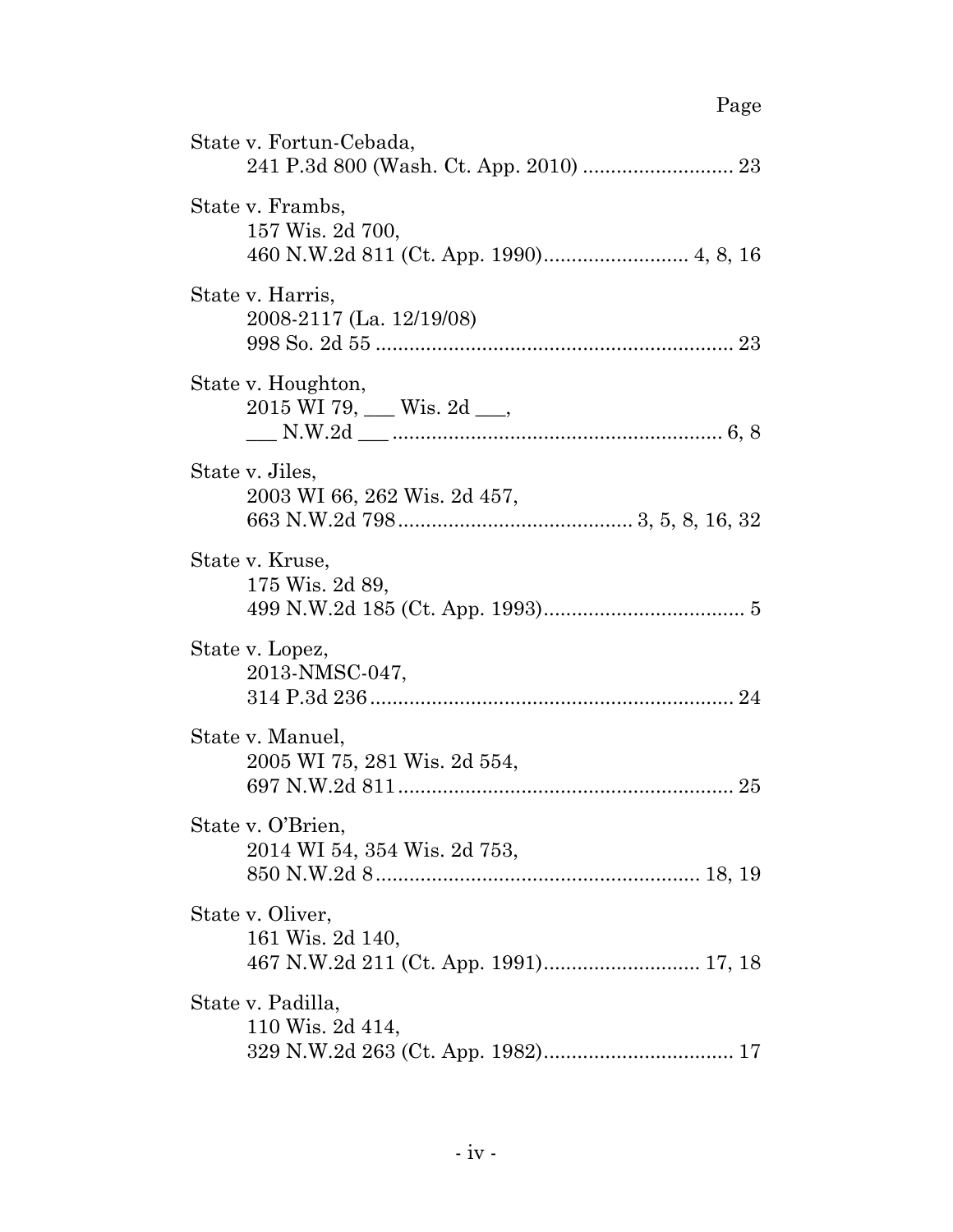| State v. Raflik,<br>2001 WI 129, 248 Wis. 2d 593,   |
|-----------------------------------------------------|
| State v. Rhinehart,<br>2006 UT App 517,             |
| State v. Rivera,<br>2008-NMSC-056,                  |
| State v. Timmerman,<br>2009 UT 58,                  |
| State v. Walli,<br>2011 WI App 86, 334 Wis. 2d 402, |
| State v. Watkins,                                   |
| State v. Weathersby,<br>2009-2407 (La. 3/12/10)     |
| State v. Williams,<br>960 A.2d 805                  |
| State v. Woinarowicz,<br>2006 ND 179,               |
| United States v. Matlock,                           |
| United States v. Raddatz,                           |
| United States v. Ventresca,                         |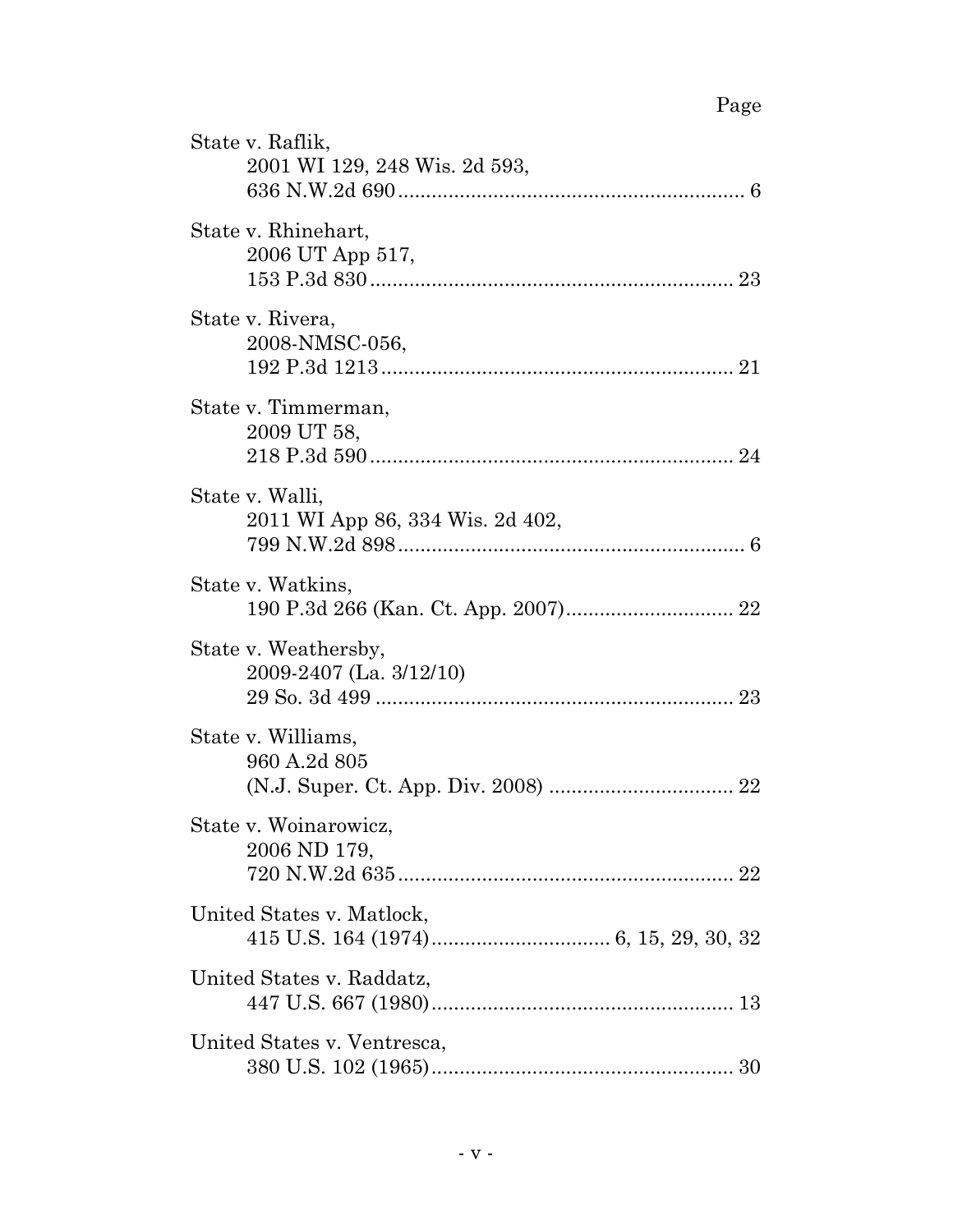| Vanmeter v. State,      |  |
|-------------------------|--|
| Constitution & Statutes |  |
|                         |  |
|                         |  |
|                         |  |
|                         |  |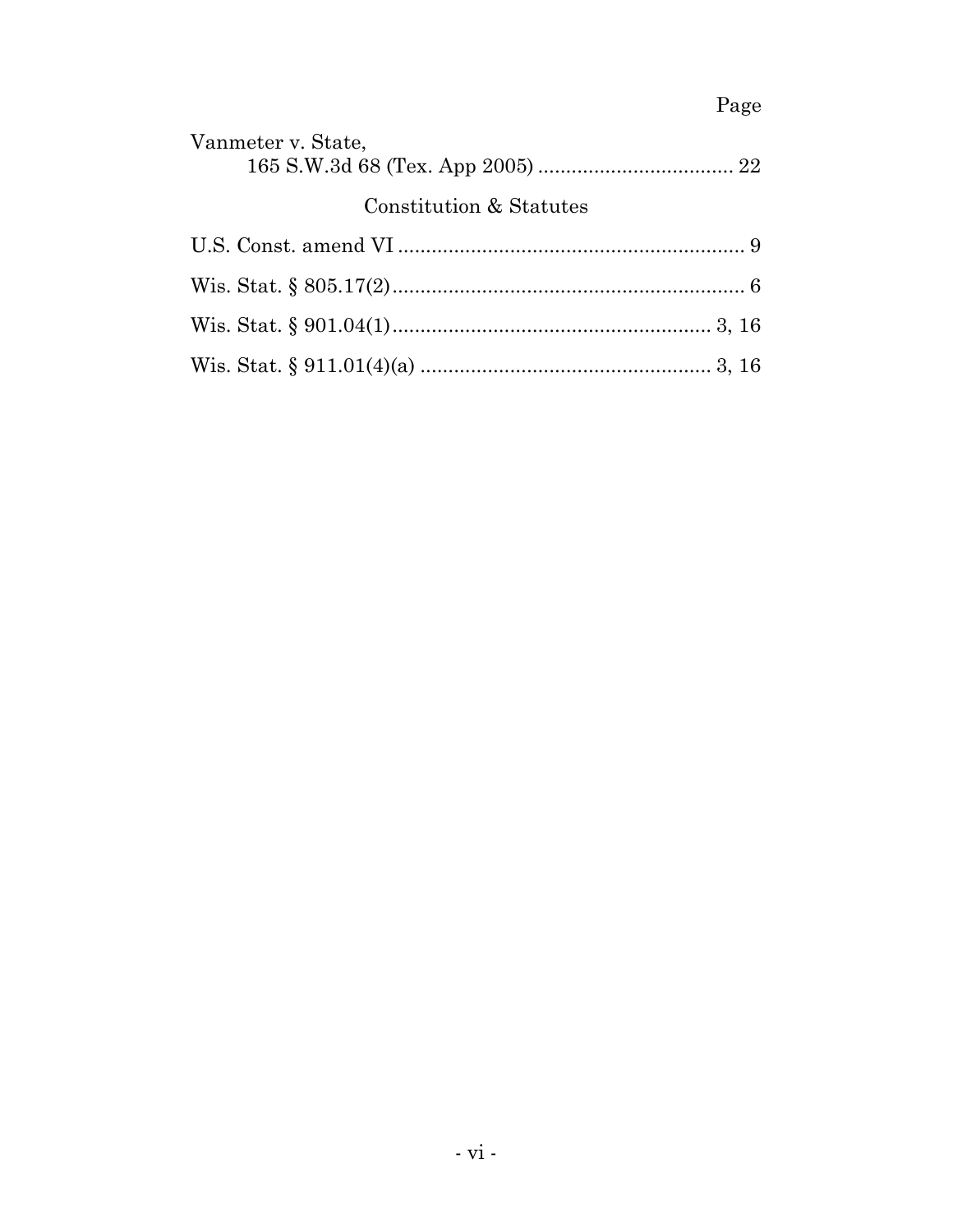#### STATE OF WISCONSIN

### COURT OF APPEALS

#### DISTRICT II

Case No. 2014AP2603-CR

STATE OF WISCONSIN,

Plaintiff-Respondent,

v.

GLENN T. ZAMZOW,

Defendant-Appellant.

APPEAL FROM A JUDGMENT OF CONVICTION AND AN ORDER DENYING POST-CONVICTION RELIEF ENTERED IN THE CIRCUIT COURT FOR FOND DU LAC COUNTY, THE HONORABLE GARY R. SHARPE, PRESIDING

#### BRIEF OF THE ATTORNEY GENERAL OF WISCONSIN

### **STATEMENT ON ORAL ARGUMENT AND PUBLICATION**

The Attorney General does not request oral argument.

The Attorney General believes the Court should publish the opinion in this case. The case raises a question of first impression in Wisconsin: whether the Confrontation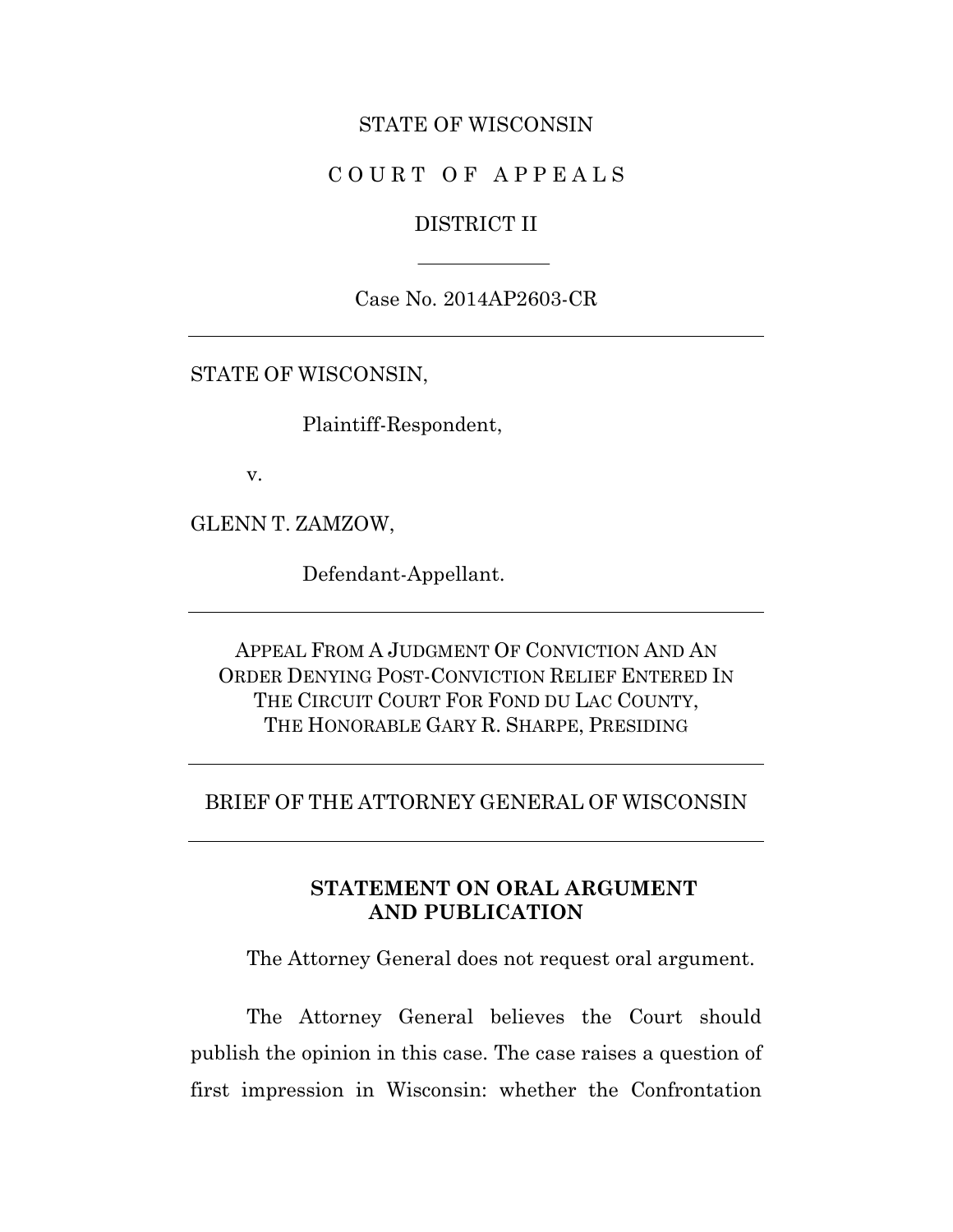Clause as interpreted in *Crawford v. Washington*, 541 U.S. 36 (2004), applies to evidentiary hearings resolving whether to suppress evidence under the Fourth Amendment. This Court ordered a three-judge panel on its own motion because the case raised an issue of state-wide concern. Order of May 5, 2015.

#### **STATEMENT OF THE CASE**

The State charged Glenn T. Zamzow with operating a motor vehicle while intoxicated, third offense, and operating a motor vehicle with a prohibited blood alcohol concentration (1). Zamzow moved to suppress all evidence of his intoxication and blood alcohol concentration (11; 15). He restricted his motion to the legality of the initial stop of his vehicle (78:3-4). He argued that police lacked reasonable suspicion for a traffic stop, therefore, the Fourth Amendment required suppression the evidence obtained after the stop (77:5).

Officer Birkholz, the officer who stopped Zamzow's vehicle, died before the suppression hearing (78:4). At the suppression hearing, the State called officer Dan Wilson, whose duties at the time of the hearing included analyzing and dealing with digital and computer evidence (78:6).[1](#page-8-0) Wilson described the video cameras in Fond du Lac police squad cars (78:7-8). He identified a DVD he burned from two

 $\overline{a}$ 

<span id="page-8-0"></span><sup>&</sup>lt;sup>1</sup> By the time of trial, Wilson had been promoted to detective (84:78).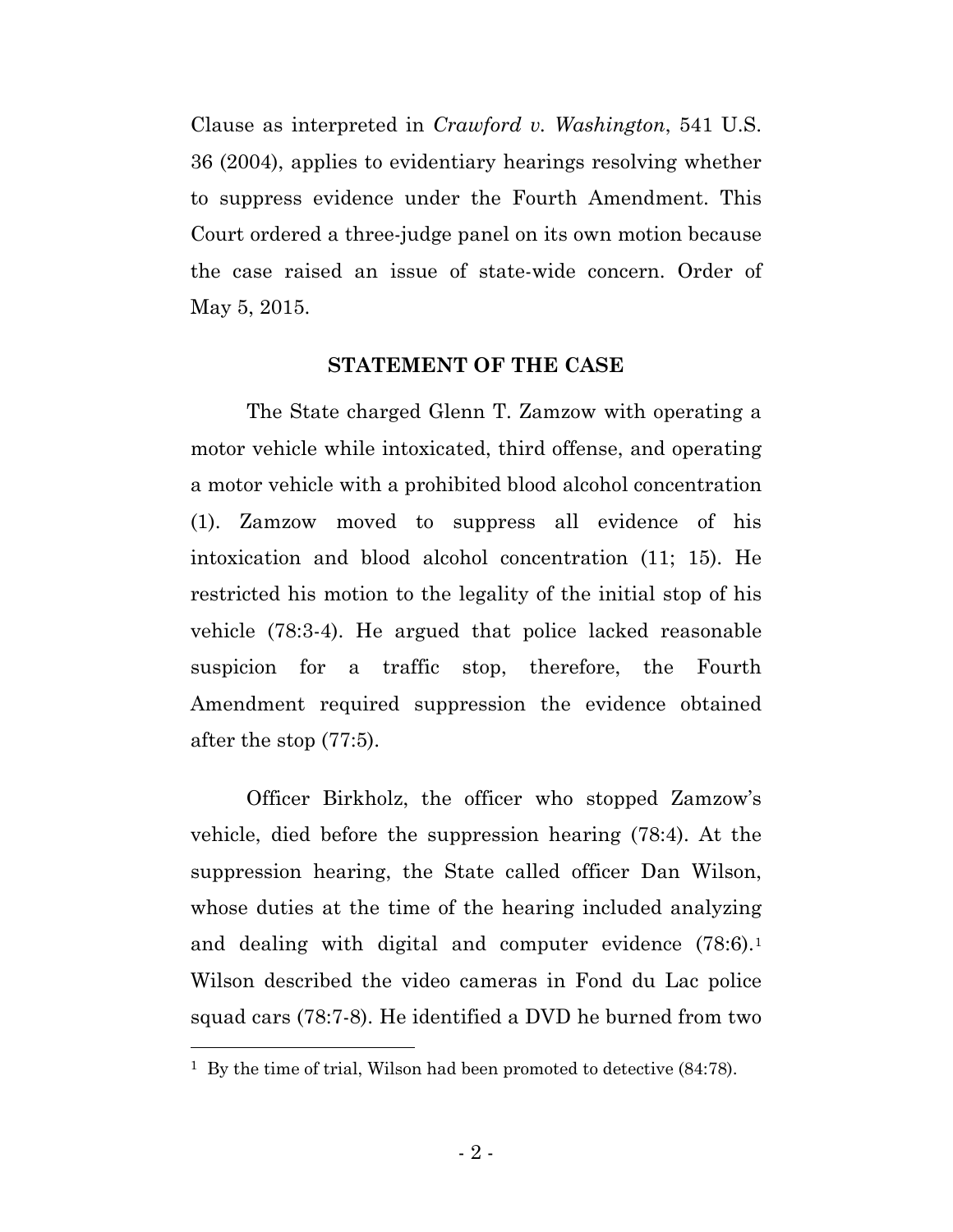squad cars, squad 16 and squad 4 (78:12, hearing Exhibit 1). Squad 16 belonged to officer Birkholz and squad 4 belonged to officers Weed and Beck (78:14).

The State also called officer Beck who testified he and Weed responded to the traffic stop Birkholz had initiated (78:18-19). When Beck arrived on the scene, he observed officer Birkholz talking to Zamzow (78:19). He testified he watched the DVD Wilson burned before the hearing. The videos from both squad 16 and squad 4 accurately depicted what occurred at the scene after he arrived (78:24-26). He recognized the vehicles involved in the stop, (78:28), and he identified Zamzow (78:22). The circuit court admitted the DVD for the hearing (78:33).

The DVD contained Birkholz's initial statement to Zamzow that he stopped Zamzow because he observed him cross the center line twice, once as Zamzow approached Birkholz and once after Birkholz turned around and got behind Zamzow (80:12). The video also contained Birkholz's statement to Weed that he observed Zamzow cross the center line twice (80:14).[2](#page-9-0) Zamzow objected to the admission of the DVD at the suppression hearing on the grounds,

 $\overline{a}$ 

<span id="page-9-0"></span><sup>2</sup> Initially, the circuit court sustained hearsay objections to Birkholz's DVD statements (78:19-20). After the hearing the court, relying on Wis. Stat. §§ 901.04(1) and 911.01(4)(a), and *State v. Jiles*, 2003 WI 66, ¶¶ 29-30, 262 Wis. 2d 457, 663 N.W.2d 798, concluded that hearsay was admissible at a suppression hearing (21; 79:2-3).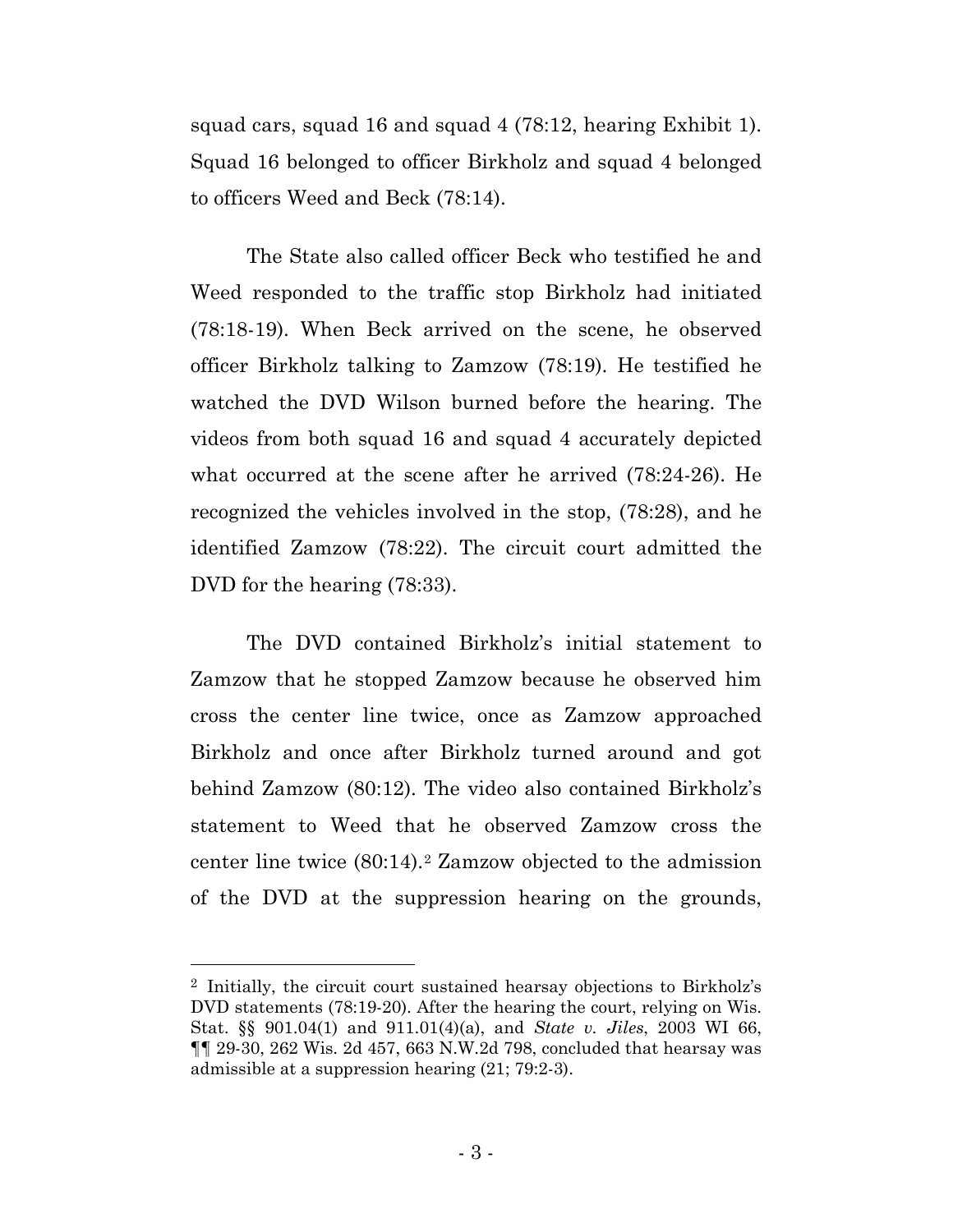among others, that Birkholz statements violated his Sixth Amendment right to confront witnesses (78:29-30; 80).

The court ultimately found that Johnson Street, the street where the stop occurred, was a well marked and well lit, four-lane urban street with two lanes in each direction (80:25). The court could not determine from the video alone whether Zamzow crossed the center line (80:19). But, based on Birkholz's statements that he observed Zamzow's vehicle cross the center line, the court found Zamzow's vehicle did cross the center line and the stop was, therefore, justified (80:24).

The circuit court rejected Zamzow's Confrontation Clause claim on the basis that the right of confrontation did not apply to pre-trial motions; the court relied on *State v. Frambs*, 157 Wis. 2d 700, 460 N.W.2d 811 (Ct. App. 1990) (81:19). In the alternative, the court also concluded that the statement Birkholz made to Zamzow was non-testimonial under *Crawford v. Washington*, 541 U.S. 36 (2004) (80:23). The court found the statement to officer Weed was testimonial (80:20-21). The court, therefore, considered only Birkholz's statement to Zamzow. (80:23). The court denied the motion to suppress (24).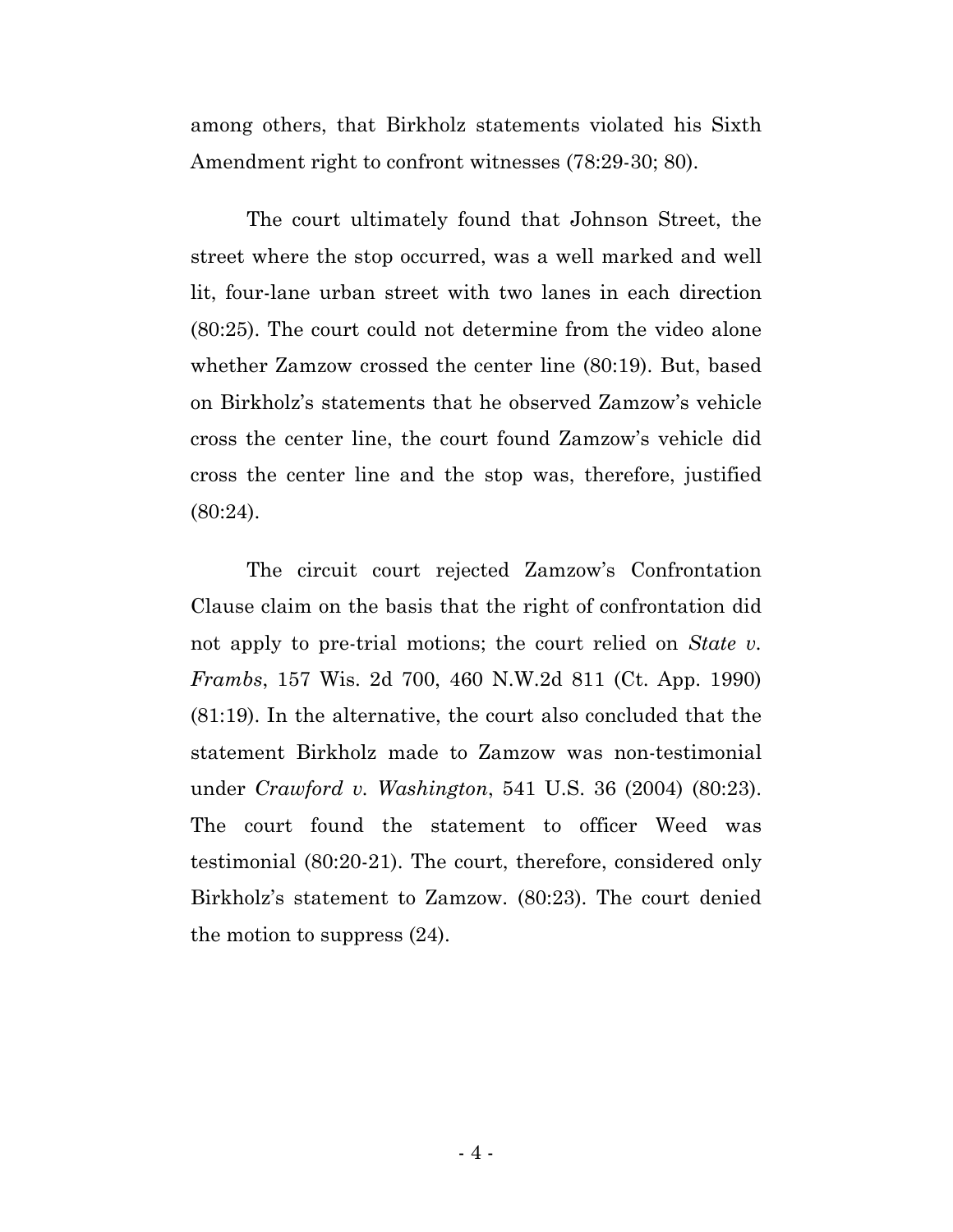A jury found Zamzow guilty of both charges, (52; 57).[3](#page-11-0) The circuit court entered a judgment of conviction (59). Zamzow moved for post-conviction relief, (63), which the circuit court denied (66). Zamzow appealed (67).

On May 5, 2015, after briefing, this Court ordered the case heard by a three judge panel and invited the Attorney General of Wisconsin to file a brief. The Attorney General accepted the invitation and now submits this brief defending the judgment of conviction.

#### **STANDARD OF REVIEW**

Zamzow expresses some question of who has the burden of proof at a suppression hearing and the level of proof for that burden when he notes that *State v. Jiles*, 2003 WI 66, ¶ 26, 262 Wis. 2d 457, 663 N.W.2d 798, addresses a motion to suppress a statement as involuntary. Zamzow's brief at 10 & n.2. This Court has held the State has the burden of establishing reasonable suspicion for a protective sweep type search. "The burden is on the state to demonstrate that there existed articulable facts that would warrant a reasonably prudent officer in believing that the area to be swept harbors an individual posing danger to those on the arrest scene." *State v. Kruse*, 175 Wis. 2d 89, 97,

l

<span id="page-11-0"></span><sup>3</sup> At trial, the circuit court again admitted the DVD but the audio portion was muted so the jury did not hear Birkholz's statements about his observation that Zamzow twice crossed the center line (84:91-92).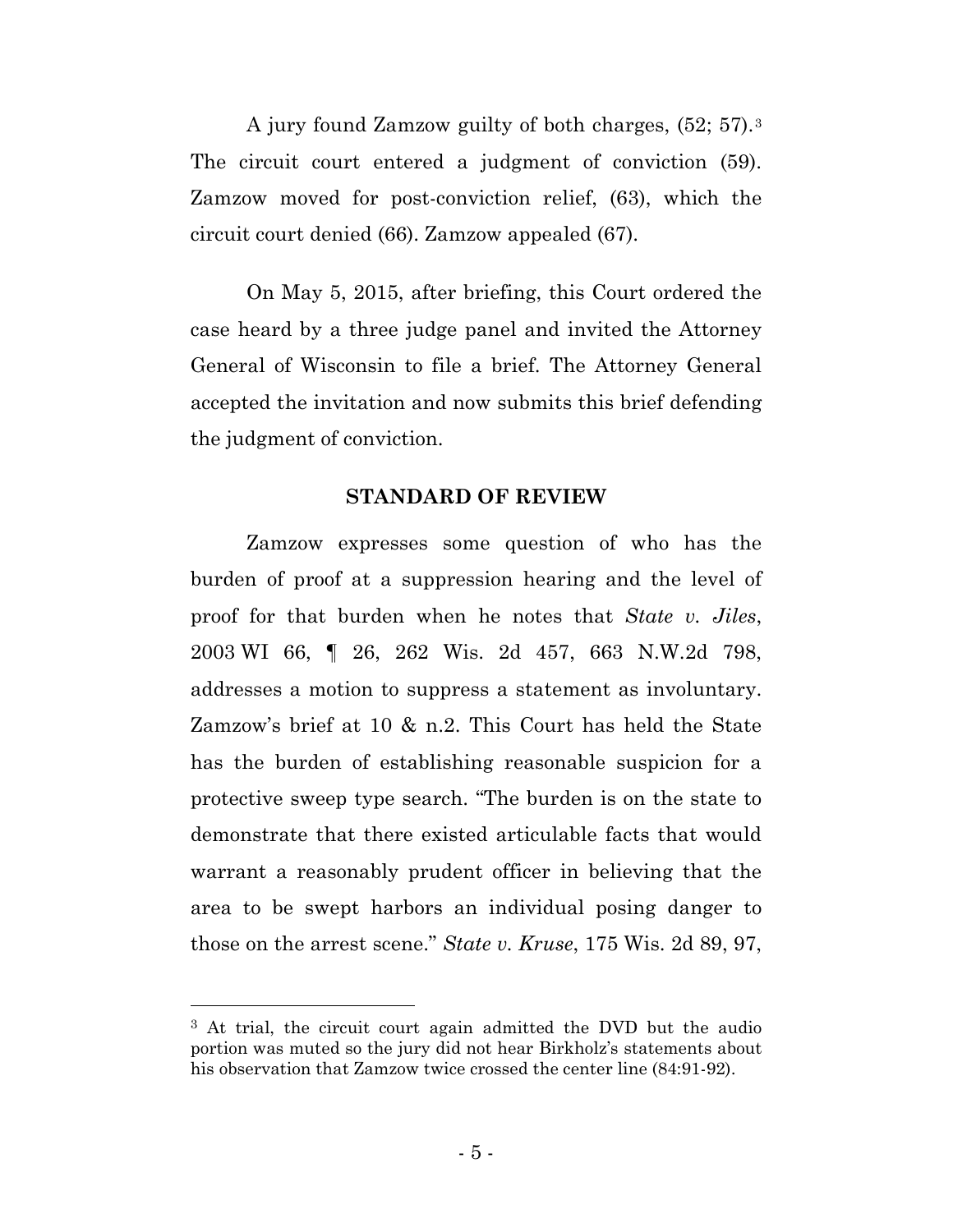499 N.W.2d 185 (Ct. App. 1993) (internal quotation marks omitted) (quoting *Maryland v. Buie,* 494 U.S. 325, 334 (1990)). The "controlling burden of proof at suppression hearings should impose no greater burden than proof by a preponderance of the evidence." *United States v. Matlock,* 415 U.S. 164, 177 n.14 (1974); *see also State v. Raflik*, 2001 WI 129, ¶ 53, 248 Wis. 2d 593, 636 N.W.2d 690.

Zamzow also suggests that this Court's review of the circuit court's finding of the historical fact—Zamzow crossed the center line—should be de novo. Zamzow's brief at 11, 22. Normally, in reviewing a trial court's decision on a suppression motion, this Court upholds a trial court's findings of historical fact unless they are clearly erroneous. *State v. Houghton*, 2015 WI 79,  $\parallel$  18, \_\_\_ Wis. 2d \_\_, \_\_ N.W.2d \_\_\_. Whether the facts as found by the trial court meet constitutional standards is a question of law, which this Court reviews de novo. *Id*.

In the Attorney General's view, the appropriate standard of review based on both Birkholz's video statement and the video evidence itself is the clearly erroneous standard as set out in Wis. Stat. § 805.17(2) and *State v. Walli,* 2011 WI App 86, ¶ 17, 334 Wis. 2d 402, 799 N.W.2d 898, which held that "when evidence in the record consists of disputed testimony and a video recording, we will apply the clearly erroneous standard of review when we are reviewing the trial court's findings of fact based on that recording."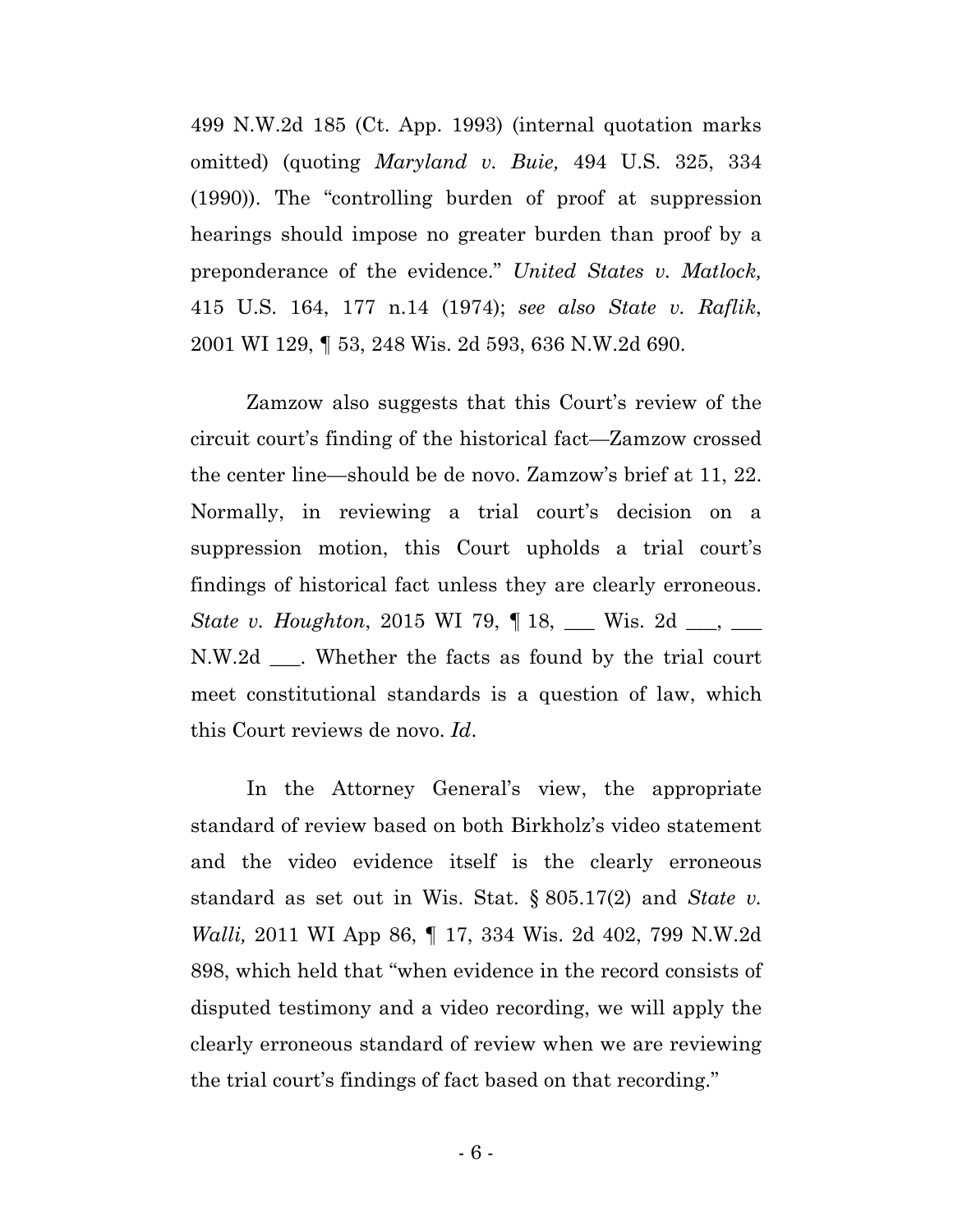Zamzow claims that the sole evidence he crossed the center line is Birkholz's video statement. That conclusion appears to be a correct reading of the circuit court's factual findings (80:24-25). Zamzow also claims Berol's squad video demonstrates he did not cross the center line. The circuit court stated that based on the video Zamzow came "very close to and/or upon the center line, and I simply, from the video, could not ascertain whether a cross actually occurred. But that's more the nature of the video…" (80:26). The circuit court found the video ambiguous on whether Zamzow crossed the center line.

This case, then, resolves without the necessity of addressing a different standard of review. If the circuit court correctly admitted Birkholz's video statement, its factual finding must be affirmed and so too the conviction, as Birkholz's statement provides record support for the court's finding. If the circuit court erred in admitting Birkholz's video statement, its factual finding has no record support; its factual finding must be reversed and so too the conviction.

#### **ARGUMENT**

Zamzow raises a single issue in this appeal: whether at his suppression hearing, the circuit court's admission of the squad video containing officer Birkholz's statements to both Zamzow and officer Weed violated his right to confront the witnesses against him and his right to due process. He argues the circuit court erred in admitting the video over his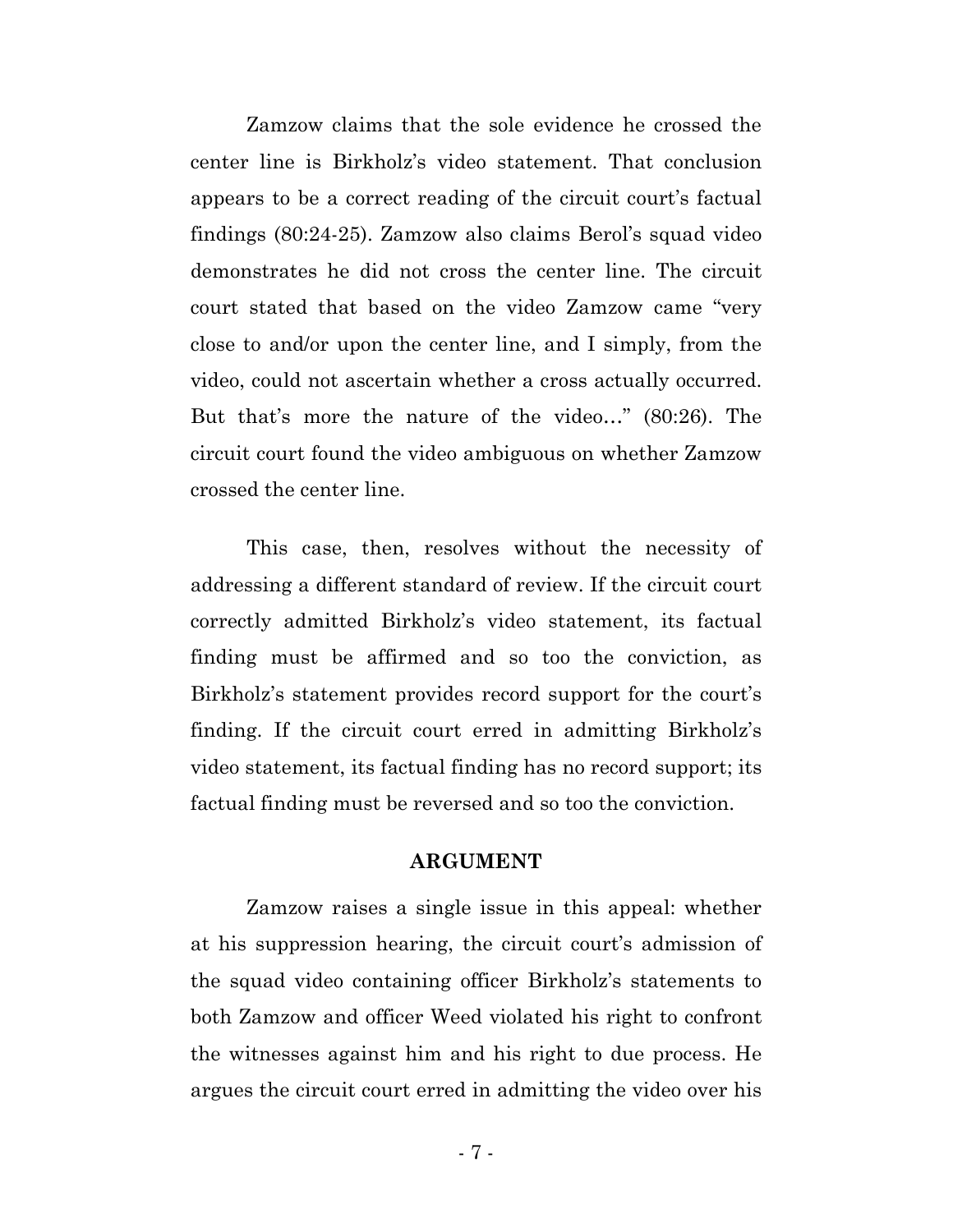hearsay, Confrontation Clause and other objections. Without the video he claims the State did not establish reasonable suspicion for the stop of his vehicle.[4](#page-14-0)

More specifically, Zamzow does not appear to dispute that under *State v. Frambs*, 157 Wis. 2d 700, 460 N.W.2d 811 (Ct. App. 1990), and *State v. Jiles*, 2003 WI 66, ¶ 29, 262 Wis. 2d 457, 663 N.W.2d 798, Wisconsin permits hearsay at suppression hearings as an evidentiary matter. But he reads *Crawford v. Washington*, 541 U.S. 36 (2004), to require a live witness or a prior opportunity for cross-examination for a testimonial hearsay statement to be admitted at suppression hearings as a constitutional matter, even if a state's hearsay rules permit hearsay for suppression motions. He takes the position that *Crawford* undermined *Frambs* and *Jiles* from a confrontation point of view, therefore, this Court should not follow them. In the alternative, he argues that officer Birkholz's statements are so unreliable that to permit the circuit court to rely on them to determine reasonable suspicion violates due process. He is wrong on both counts.

 $\overline{a}$ 

<span id="page-14-0"></span><sup>4</sup> Zamzow's brief refers to "probable cause" as the necessary requirement for a reasonable traffic stop. The Wisconsin Supreme Court has just held that "reasonable suspicion that a traffic law has been or is being violated is sufficient to justify all traffic stops." *State v. Houghton*, 2015 WI 79, ¶ 30.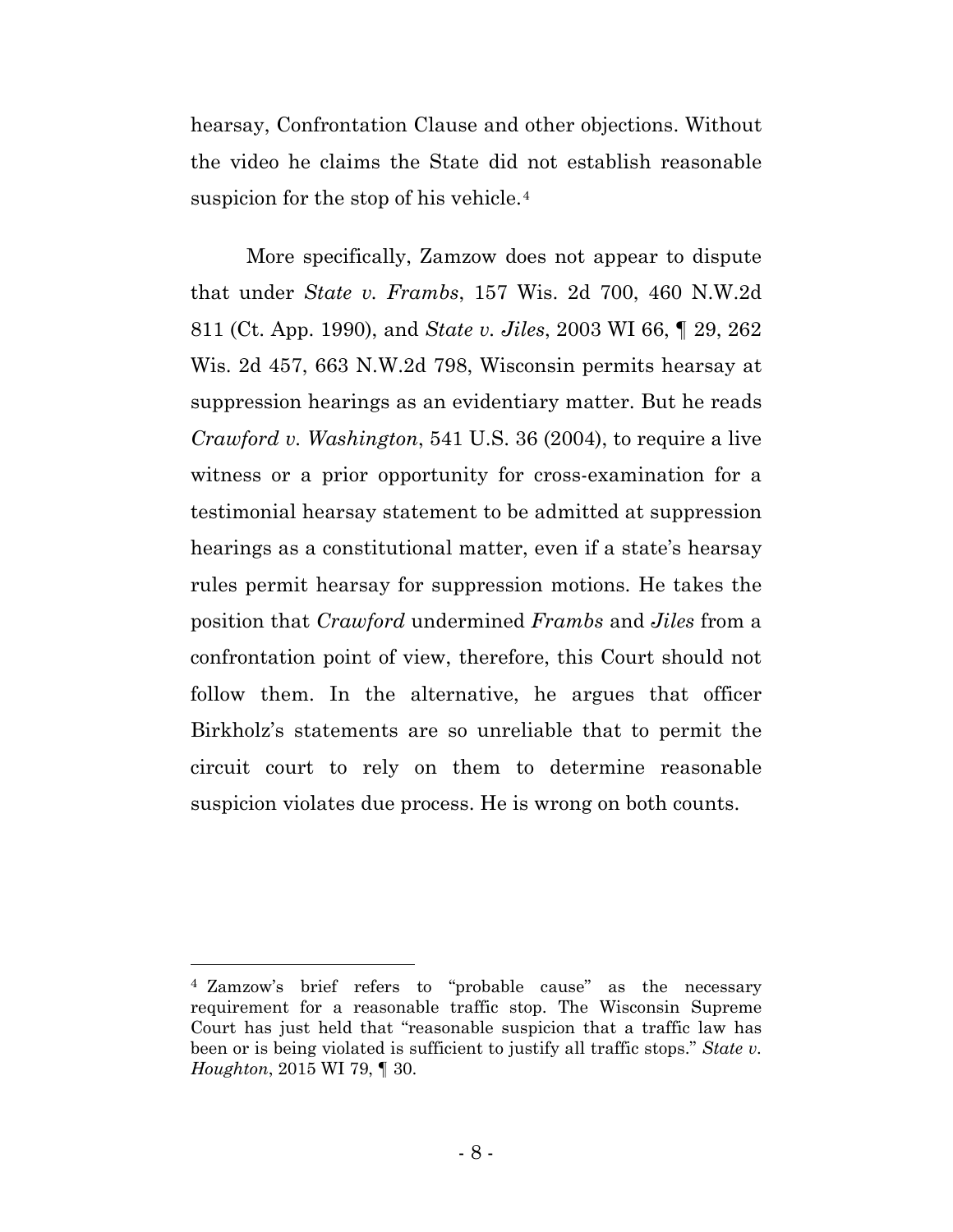### **I. THE SIXTH AMENDMENT RIGHT TO CONFRONT DOES NOT APPLY TO SUPPRESSION HEARINGS.**

To resolve the Confrontation Clause issue, the Attorney General believes it is first necessary to understand that the United States Supreme Court's and the Wisconsin Supreme Court's pre-*Crawford* jurisprudence did not apply the right to confront witnesses to pre-trial hearings such as motions to suppress evidence and preliminary hearings, where the primary issue is not the guilt or innocence of the accused. Then this Court can determine whether *Crawford* requires any change.

## **A. The jurisprudential landscape of the Confrontation Clause prior to** *Crawford***.**

The Sixth Amendment of the United States Constitution provides "[i]n all criminal prosecutions, the accused shall enjoy the right ... to be confronted with the witnesses against him...." The right to confront witnesses encompasses "the opportunity to cross-examine and the occasion for the jury to weigh the demeanor of the witness." *Barber v. Page*, 390 U.S. 719, 725 (1968).

The United States Supreme Court's jurisprudence before *Crawford* limited the scope of the Confrontation Clause to the trial to determine guilt or innocence of the accused. In *Pennsylvania v. Ritchie*, 480 U.S. 39, 52 (1987), the Court stated, "The opinions of this Court show that the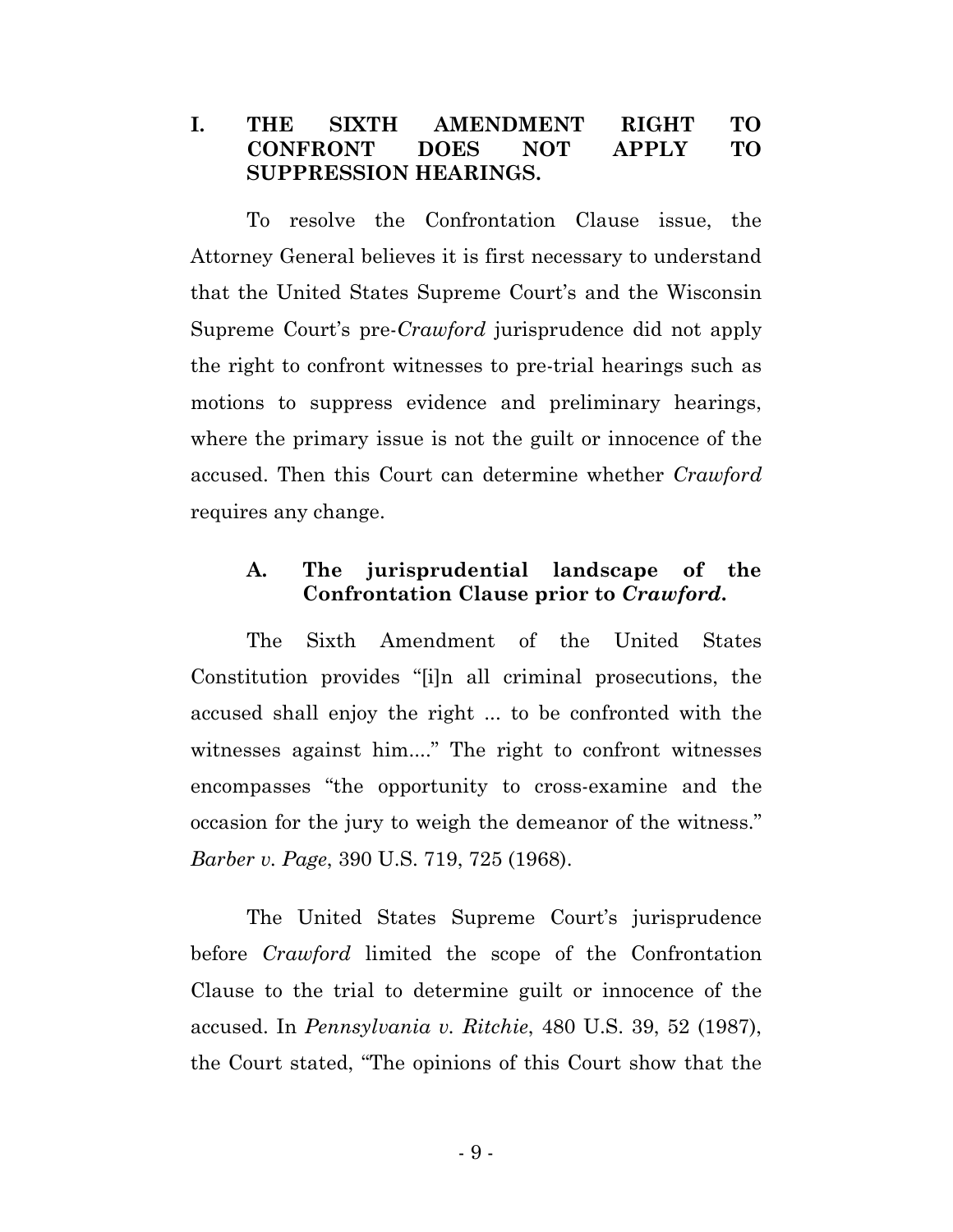right to confrontation is a *trial* right…." (plurality opinion) (emphasis the Court's). The Court made the point 120 years ago.

The primary object of the [Sixth Amendment] was to prevent depositions or ex parte affidavits, such as were sometimes admitted in civil cases, being used against the prisoner in lieu of a personal examination and crossexamination of the witness, in which the accused has an opportunity, not only of testing the recollection and sifting the conscience of the witness, but of compelling him to stand face to face with the jury in order that they may look at him, and judge by his demeanor upon the stand and the manner in which he gives his testimony whether he is worthy of belief.

*Mattox v. United States*, 156 U.S. 237, 242-43 (1895). Both aspects of confrontation, cross-examination and the occasion for the jury to weigh demeanor in determining credibility reenforce each other to the end of having the jury, as the sole judge of credibility, determine the truth of the matter. This becomes clear when examining the Supreme Court's pre-*Crawford* confrontation cases.

In *California v. Green*, 399 U.S. 149 (1970), the Court rejected a claim that a California evidence code provision permitting at trial, prior inconsistent statements for the truth of the matter asserted, violated the Confrontation Clause. Relying on *Mattox*, the *Green* Court opined, "it is th[e] literal right to 'confront' the witness *at the time of trial* that forms the core of the values furthered by the Confrontation Clause." *Id.* at 157 (emphasis added). So long as the declarant testified at trial, no violation of confrontation occurred. And in addition to the historical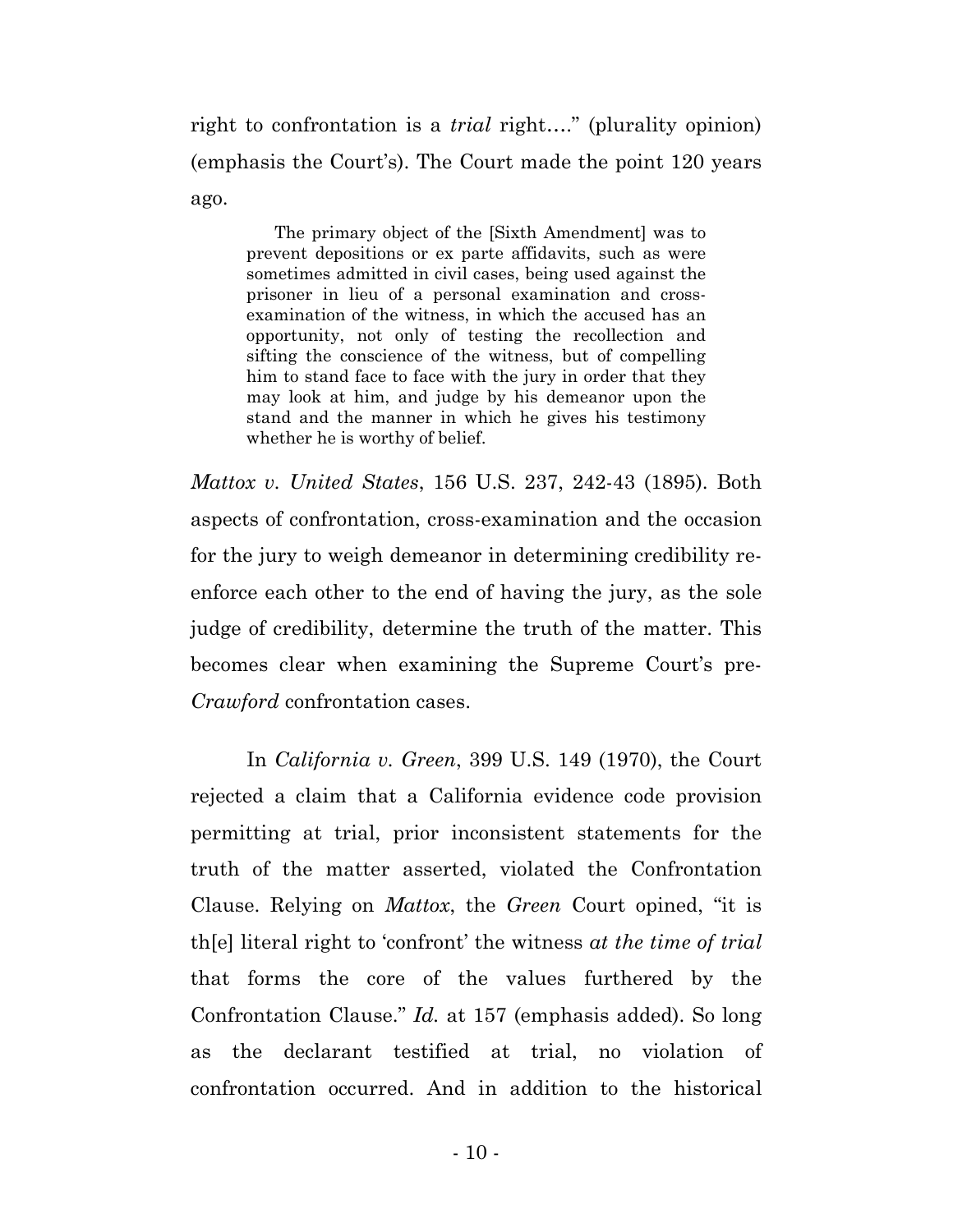support for permitting prior inconsistent statements where the witness testifies at trial, the *Green* Court believed that full and effective cross-examination at the time of trial provided the jury ample opportunity to judge the witness's credibility. *Id.* at 159-61.

In *Delaware v. Fensterer*, 474 U.S. 15 (1985), an expert witness testified on direct examination that he had "no specific knowledge as to the particular way that [he] determined [his conclusion]." *Id.* at 16-17. On crossexamination he confirmed he could not recall the method he employed. *Id.* at 17. Nevertheless, the *Fensterer* Court found no violation of the Sixth Amendment since Fensterer had fully demonstrated the expert's opinion to be unreliable. And "[q]uite obviously, an expert witness who cannot recall the basis for his opinion invites the jury to find that his opinion is as unreliable as his memory." *Id.* at 19.

The Court has found confrontation violations in restrictions placed on cross-examination where the restriction affected the jury's ability to fairly judge whether the witness is worthy of belief. The Court's analysis in those cases focuses on the jury's need to make an informed judgment about credibility, a concern not present at pre-trial hearings to determine probable cause or reasonable suspicion. In *Davis v. Alaska*, 415 U.S. 308 (1974), Richard Green, a juvenile adjudged delinquent for a burglary and on probation, was a crucial witness for the State. The trial court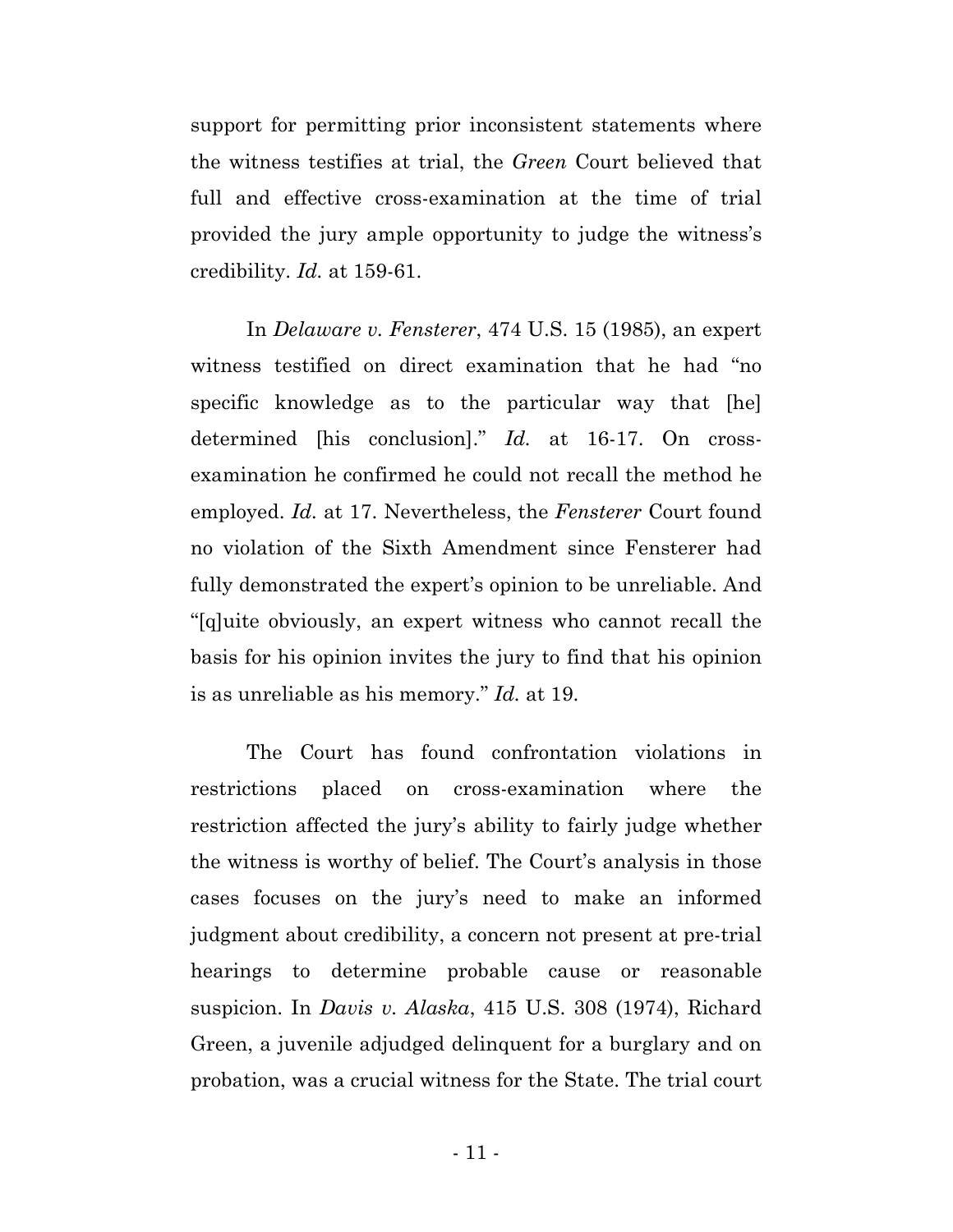prohibited Davis's counsel from bringing out that Green was on probation for burglary because Alaska made juvenile delinquency adjudications confidential. *Id.* at 309-11. The Supreme Court found the trial court's restriction on Green's cross-examination violated the Confrontation Clause because it prevented Davis from arguing a bias theory to the jury.

We cannot speculate as to whether the jury, as sole judge of the credibility of a witness, would have accepted this [bias theory]. But we do conclude that the jurors were entitled to have the benefit of the defense theory before them so that they could make an informed judgment as to the weight to place on Green's testimony which provided 'a crucial link in the [State's] proof . . . .'

*Id.* at 317.

"[T]he Court normally has refused to find a Sixth Amendment violation when the asserted interference with cross-examination did not occur at trial." *Ritchie,* 480 U.S. at 54 n.10. The Court has distinguished between a determination of probable cause for arrest or search warrants and proof of an accused's guilt at a trial. In *Brinegar v. United States*, 338 U.S. 160, 173 (1949), the Court stated:

[Brinegar's argument] approaches requiring … proof sufficient to establish guilt in order to substantiate the existence of probable cause. There is a large difference between the two things to be proved, as well as between the tribunals which determine them, and therefore a like difference in the quanta and modes of proof required to establish them.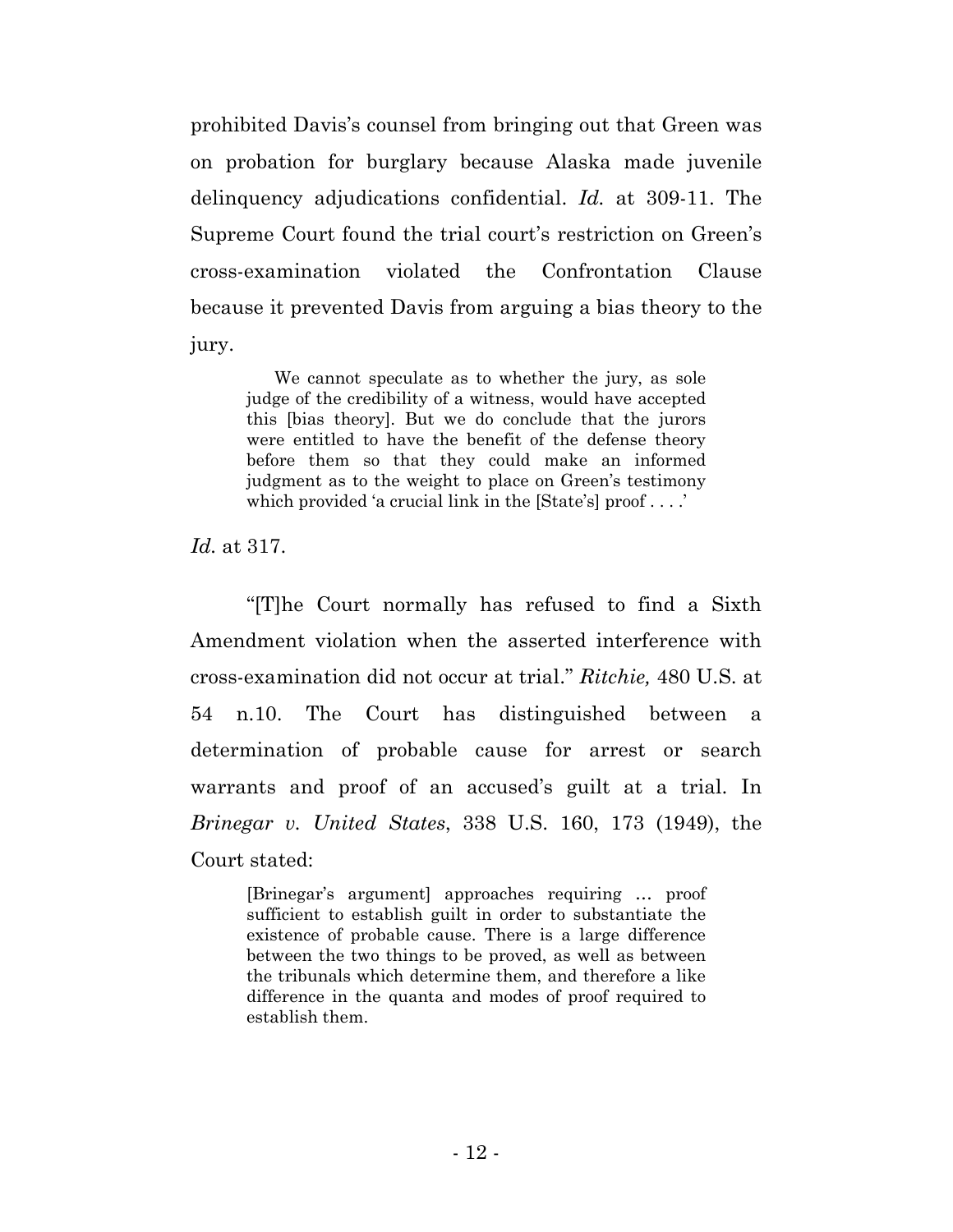The *Brinegar* Court noted that applications for warrants occur ex parte where the rules of evidence do not apply "mainly because the system of Evidence rules was devised for the special control of trials by jury." *Id.* at 174 n.12 (citation omitted) (internal quotation marks omitted). *See also United States v. Raddatz*, 447 U.S. 667, 679 (1980) ("[T]he interests at stake in a suppression hearing are of a lesser magnitude than those in the criminal trial itself. At a suppression hearing, the court may rely on hearsay and other evidence, even though that evidence would not be admissible at trial.").

One can best perceive the distinction between suppression hearings and trials by comparing *Smith v. Illinois*, 390 U.S. 129 (1968), with *McCray v. Illinois*, 386 U.S. 300 (1967), cases decided shortly after the Court applied the Sixth Amendment to the states. *See Pointer v. Texas*, 380 U.S. 400 (1965). In *Smith,* a witness who identified himself on the witness stand as "James Jordon" testified Smith sold him narcotics. Although police officers corroborated some of his testimony, only he and Smith testified to the sale itself. Smith's version was entirely different. "The only real question at the trial, therefore, was the relative credibility of [Smith] and this prosecution witness." *Smith*, 390 U.S. at 130. On cross-examination, the witness admitted that "James Jordon" was not his real name. But when defense counsel asked him for his real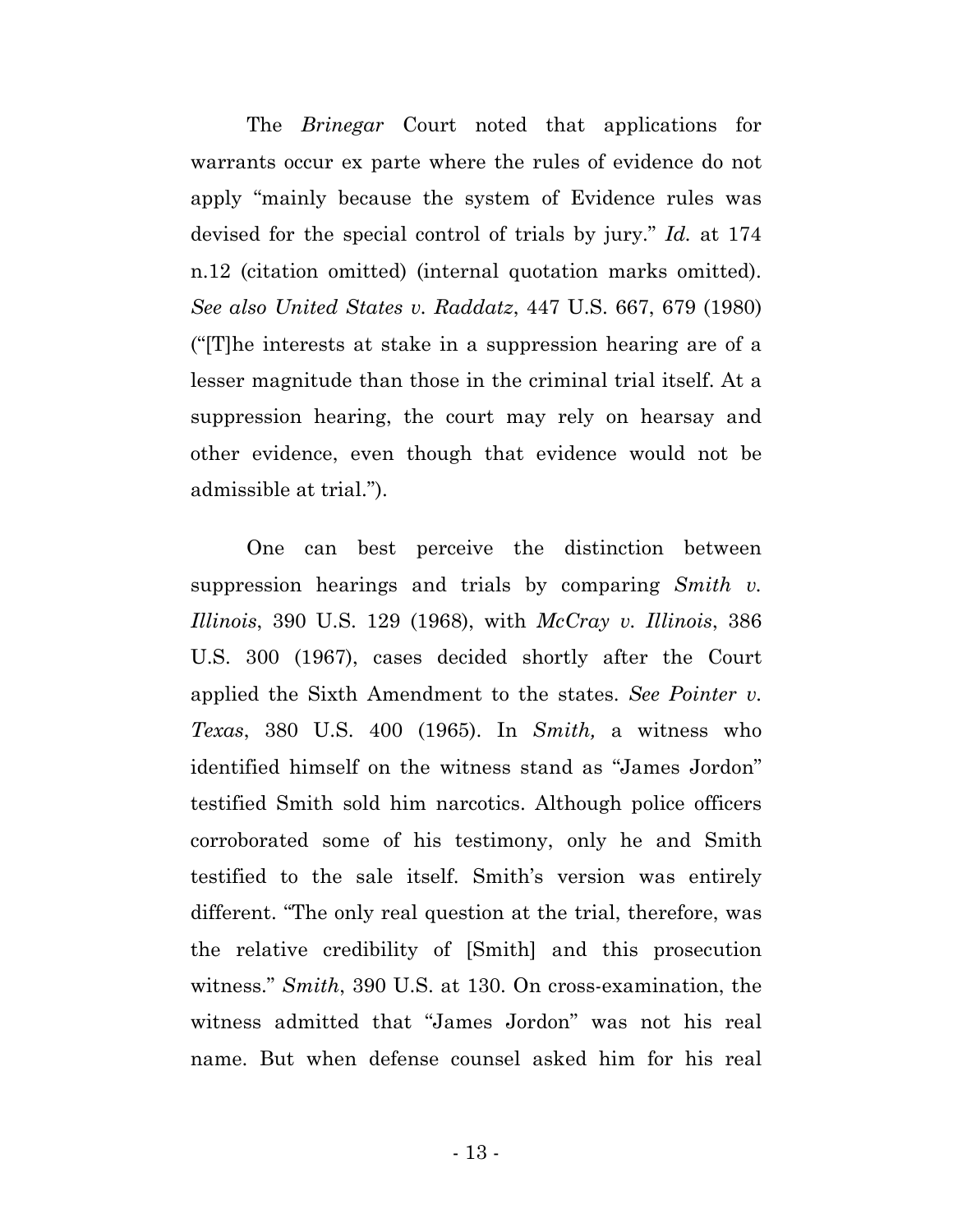name and where he lived, the trial court sustained the prosecutor's objections. *Id.* at 130-31.

The *Smith* Court held that although the trial court had not completely denied Smith cross-examination of the prosecution's main witness, when "the credibility of a witness is in issue, the very starting point in exposing falsehood and bringing out the truth through crossexamination must necessarily be to ask the witness who he is and where he lives." *Id.* at 131 (footnote omitted) (citation omitted) (internal quotation marks omitted). Restricting Smith's cross-examination violated the Confrontation Clause. *Id.* at 132.

In *McCray* the Court encountered witness identity in a suppression hearing. Officer Jackson, the arresting officer, testified he had a conversation with an informant<sup>[5](#page-20-0)</sup> who told Jackson that McCray was selling narcotics, that McCray had narcotics on his person and that McCray could be found at a particular location. Jackson and another officer went to the location, found McCray, searched him and discovered narcotics. *McCray*, 386 U.S. at 302. When McCray asked for the informant's name on cross-examination at the

 $\overline{a}$ 

<span id="page-20-0"></span><sup>5</sup> Jackson testified he had been acquainted with the informant for approximately a year, that during this period the informant had supplied him with information about narcotics activities, that the information had proved to be accurate and had resulted in numerous arrests and convictions. *McCray,* 386 U.S. at 302.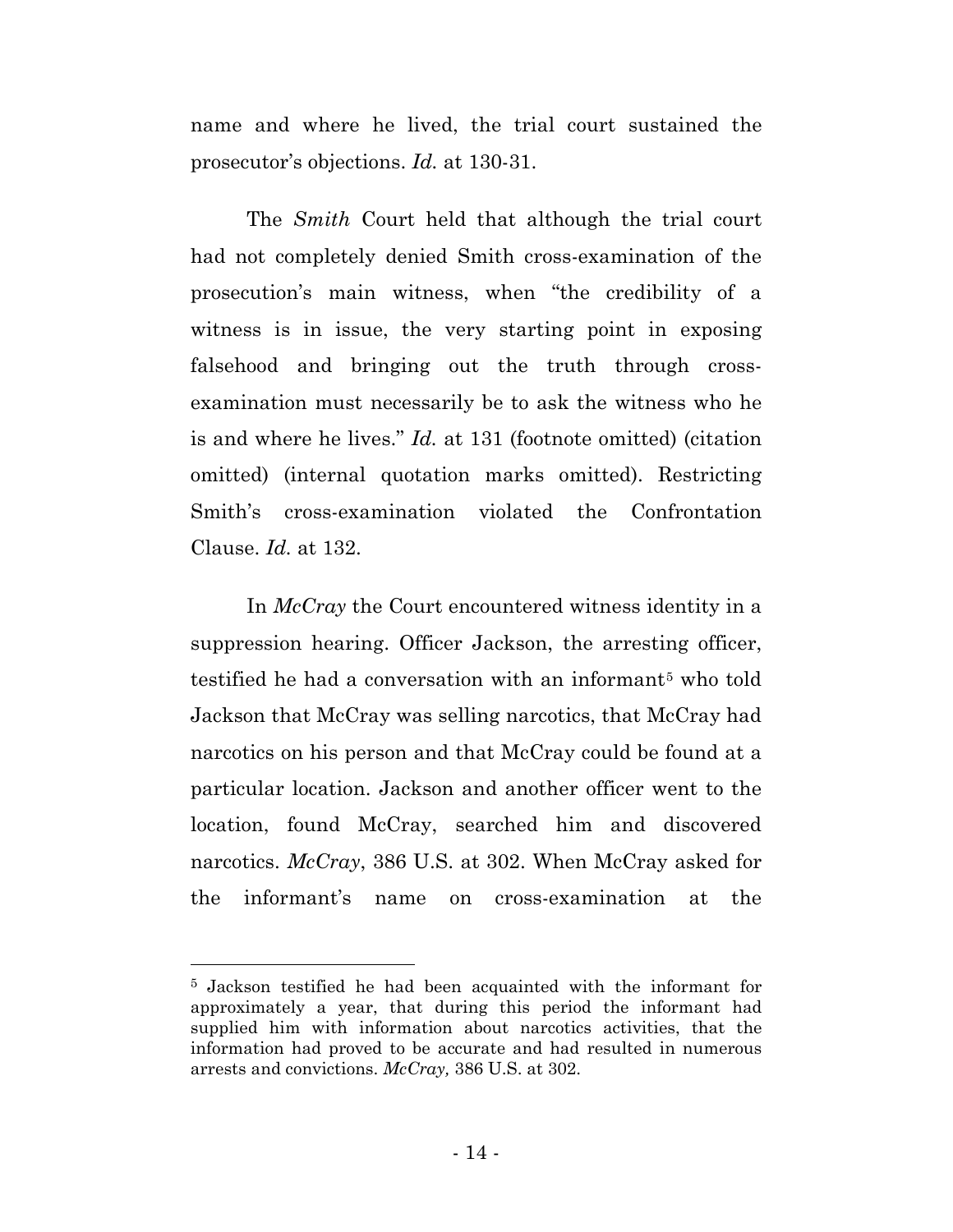suppression hearing, the prosecutor objected and the trial court sustained the objection. *Id.* at 303.

The *McCray* Court noted the distinction between suppression hearings and trials determining guilt in balancing society's need for an informer privilege. *Id.* at 307. The Court held McCray's confrontation "contention … absolutely devoid of merit." *Id.* at 314. *Accord Cooper v. California,* 386 U.S. 58, 62 n.2 (1967) ("Petitioner also presents the contention here that he was unconstitutionally deprived of the right to confront a witness against him, because the State did not produce the informant to testify against him [at a suppression hearing]. This contention we consider absolutely devoid of merit."). *See also United States v. Matlock,* 415 U.S. 164, 175 (1974) (citing *McCray* and stating, "In the course of the opinion, we specifically rejected the claim that defendant's right to confrontation under the Sixth Amendment and Due Process Clause of the Fourteenth Amendment had in any way been violated.").

The contrast between *Smith* on the one hand and *McCray* on the other, could not be more striking. At a criminal trial, a government witness using a false name who bought narcotics from a defendant must disclose his or her name and address to avoid violating the Confrontation Clause. But at a suppression hearing, the State may withhold the name of a confidential informant who bought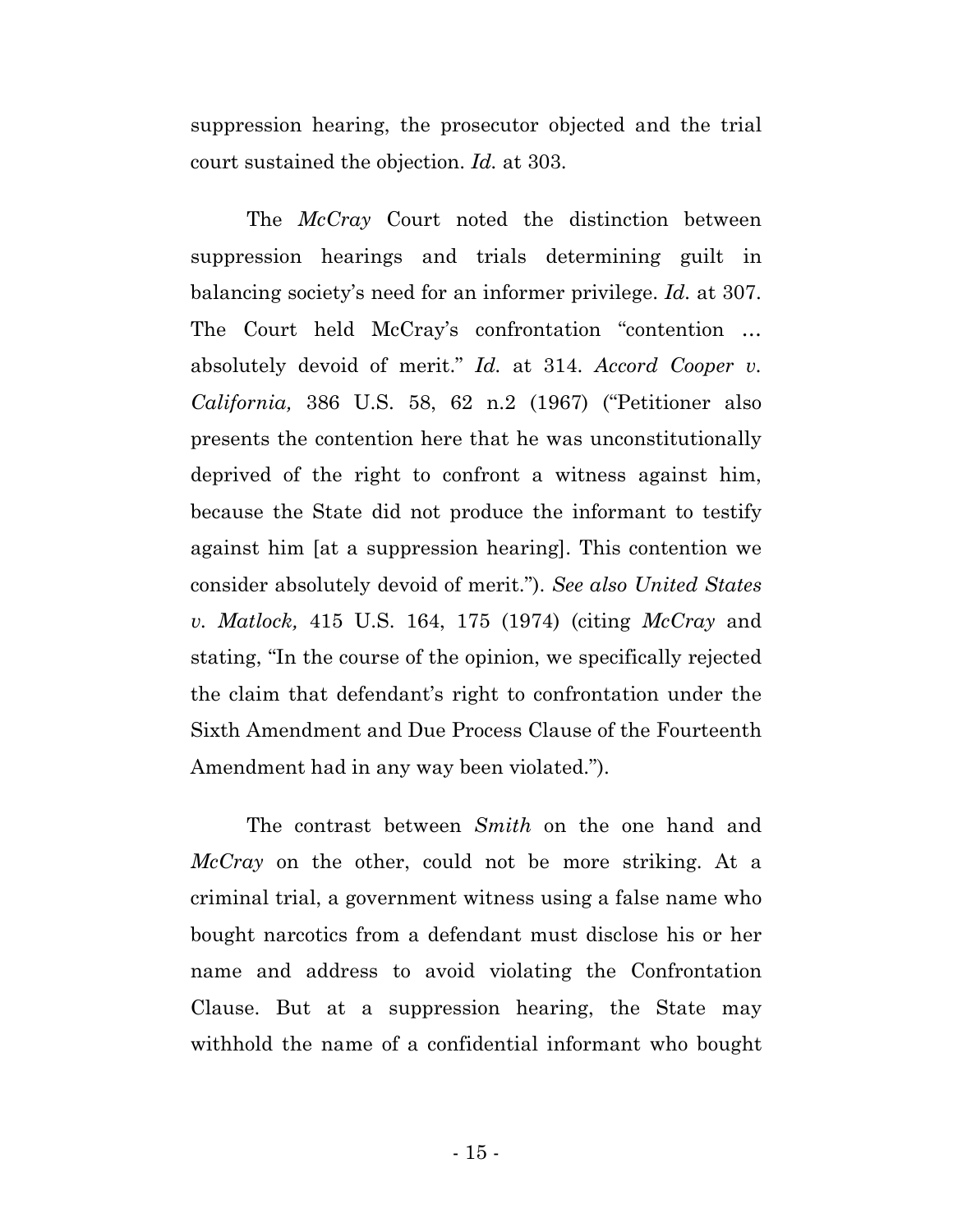narcotics from a defendant without violating the Confrontation Clause.

Wisconsin cases are consistent with the United States Supreme Court pre-*Crawford* cases. In *State v. Frambs*, 157 Wis. 2d 700, 460 N.W.2d 811 (Ct. App. 1990), this Court held that hearsay statements could be used at a pre-trial motion hearing to prove witness unavailability at trial. *Id.* at 703- 05. The *Frambs* Court concluded "Frambs had no confrontation clause rights as to hearsay declarants at this motion hearing …." *Id.* at 705.

In *State v. Jiles*, 2003 WI 66, ¶ 29, 262 Wis. 2d 457, 663 N.W.2d 798, the Wisconsin Supreme Court stated in the context of a motion to suppress Jiles's statements, that he could not "prevail on an argument that the court *must* apply the rules of evidence at a suppression hearing" relying on Wis. Stat. §§ 901.04(1) and 911.01(4)(a). The *Jiles* Court further observed "[t]hese rules enjoy support from the Supreme Court's analysis in *United States v. Matlock*, 415 U.S. 164, 172-73 …."). *Id.*, ¶ 30. The *Jiles* Court also quoted with approval from *Frambs*. "We see no evidence that the Supreme Court intended the protection of the confrontation clause to be available to a defendant in those pretrial situations enumerated in sec. 901.04(1), Stats.'" *Id.* (quoting *Frambs*, 157 Wis. 2d at 704).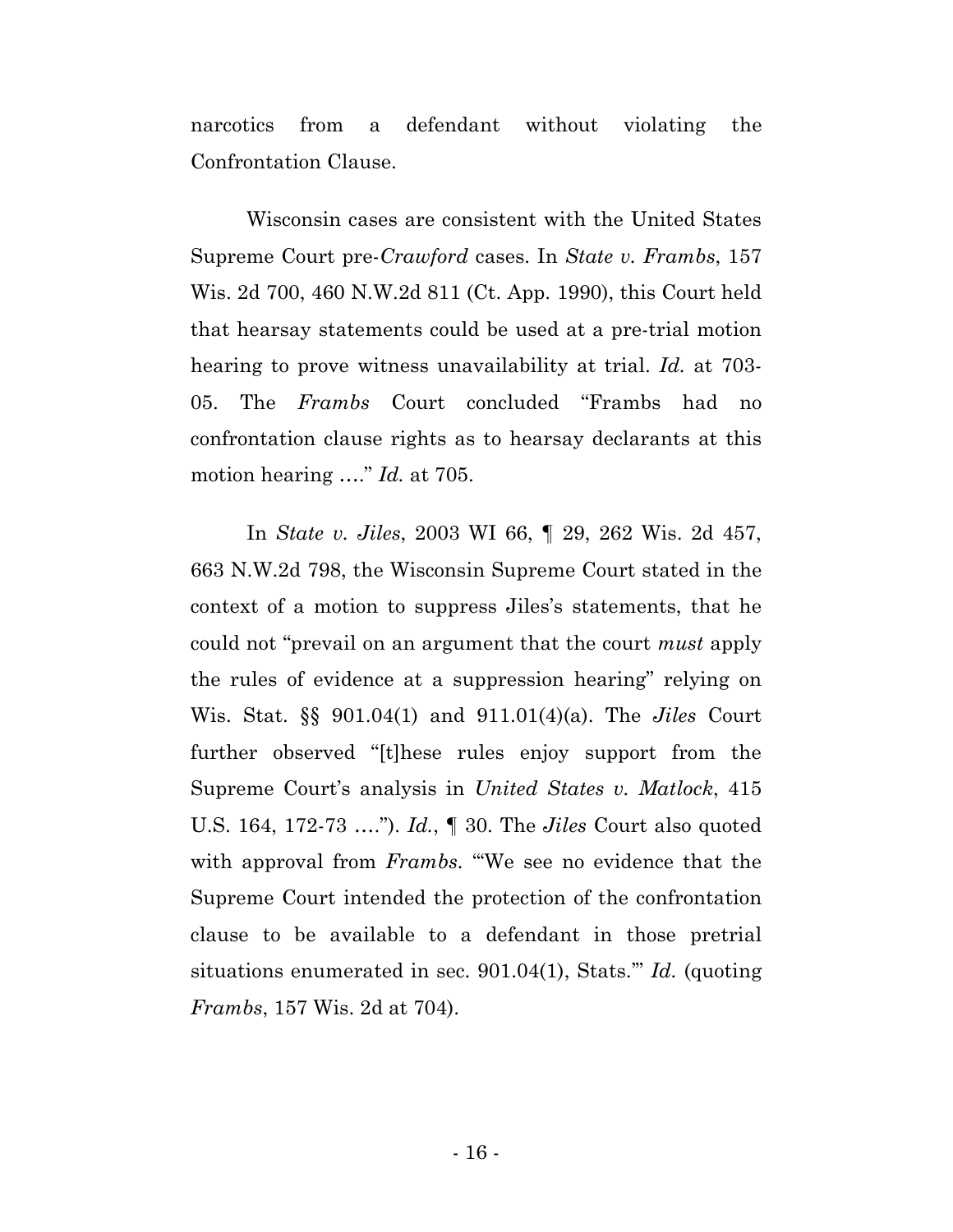Wisconsin cases have also rejected confrontation claims to preliminary hearings where, like suppression hearings, the issue of guilt or innocence is not at issue and no jury is present. In *Mitchell v. State*, 84 Wis. 2d 325, 267 N.W.2d 349 (1978), the Wisconsin Supreme Court held "there is no constitutional right to confront adverse witnesses at a preliminary examination." *Id*. at 336 (citing *Barber*, 390 U.S. at 725).

This Court relied on *Mitchell* to reach the same result in *State v. Padilla*, 110 Wis. 2d 414, 329 N.W.2d 263 (Ct. App. 1982). Padilla was charged with sexual assault of a child. The only witness at the preliminary hearing was the child's mother, who testified about what the child had told her about the assaults. *Id*. at 426-27. Citing *Mitchell*'s clear holding, this Court held: "Of course, there is no constitutional right to confront witnesses at a preliminary examination." *Id*. at 422-23.

This Court again addressed the right to confrontation at a preliminary hearing in *State v. Oliver*, 161 Wis. 2d 140, 467 N.W.2d 211 (Ct. App. 1991), a case in which Oliver was charged with physical abuse of a four-year-old child. At the preliminary hearing, the child was unable to communicate with the trial court so the court found the child incompetent to testify. *Id*. at 142. The court then allowed the child's father to testify that the child told him Oliver hit him. *Id*. In the course of holding the child's statement admissible, this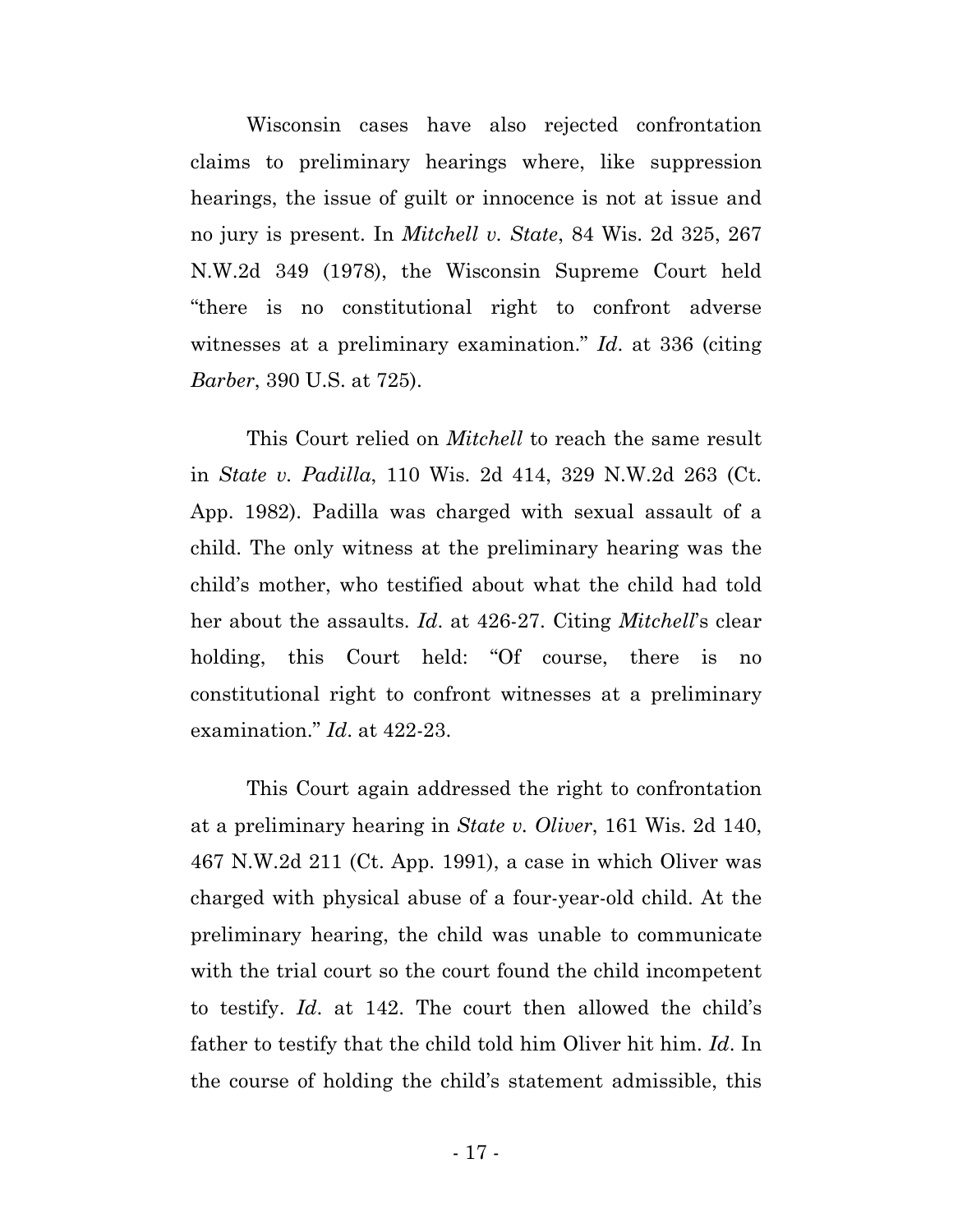Court noted Oliver "did not have a constitutional right of 'confrontation' at his preliminary examination." *Id*. at 146.

It is clear from the above survey of confrontation cases both in the United States Supreme Court and in Wisconsin courts, that before *Crawford*, the Confrontation Clause did not apply to hearings such as suppression hearings or preliminary hearings where no jury was present and guilt was not the issue.

## **B.** *Crawford* **did not change prior law that the Confrontation Clause does not apply to suppression hearings.**

Zamzow argues that *Crawford* undermines the conclusion of *Frambs* and *Jiles* that the Confrontation Clause did not apply to hearings such as suppression hearings or preliminary hearings. *Crawford* does no such thing.

In *Crawford*, the Supreme Court determined that the Confrontation Clause prohibits the use of testimonial hearsay at a criminal trial unless the declarant is unavailable and the defendant has had a prior opportunity for cross-examination. *State v. O'Brien*, 2014 WI 54, ¶ 29. 354 Wis. 2d 753, 850 N.W.2d 8 (citing *Crawford*, 541 U.S. at 68).

The *O'Brien* Court dealt with the use of hearsay evidence at preliminary hearings. *O'Brien,* 354 Wis. 2d 753,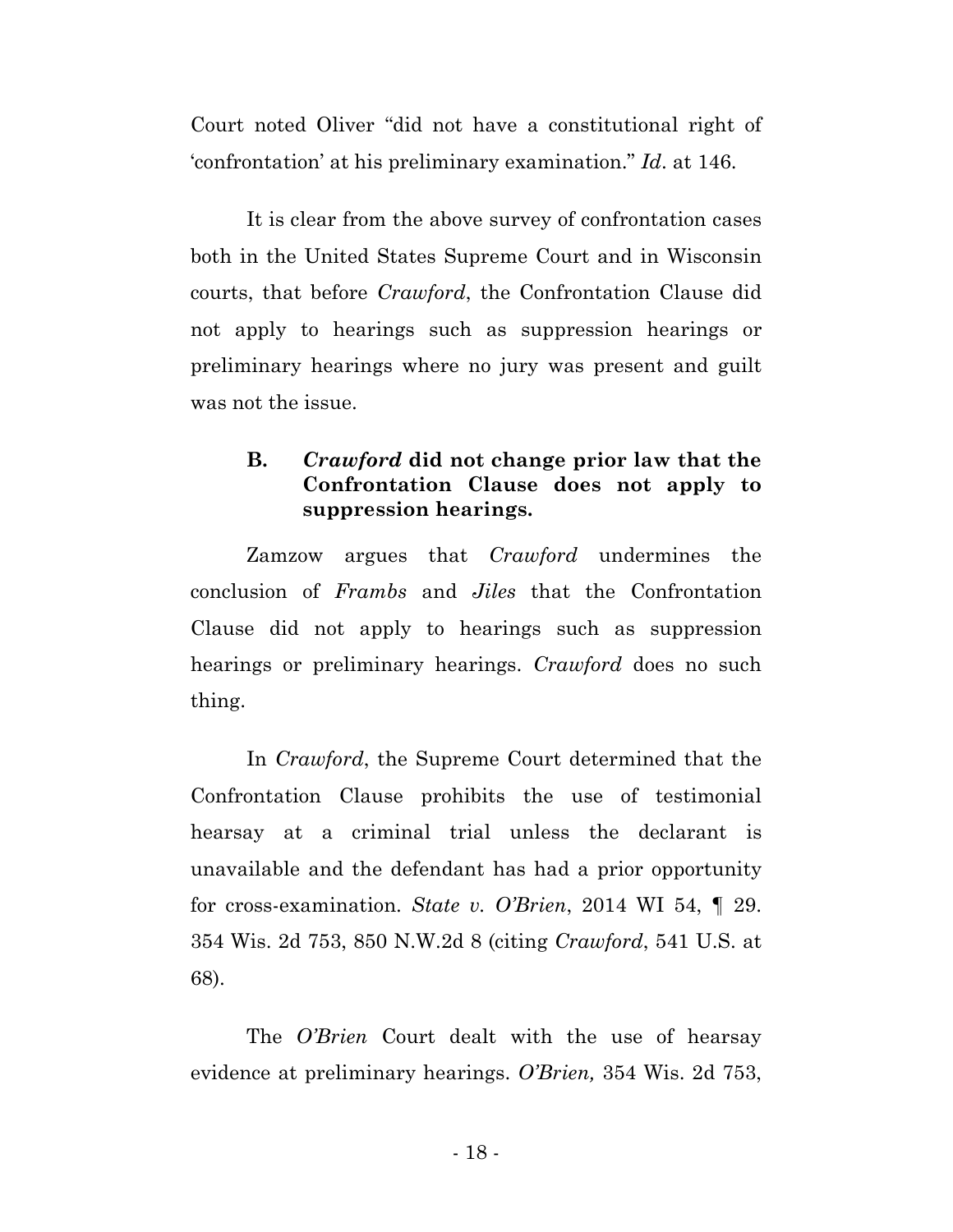¶ 1. As the Wisconsin Supreme Court noted, the *Crawford* Court declared this new approach when prosecutors offered out-of-court statements at a criminal trial. *Crawford*, 541 U.S. at 40; *O'Brien,* 354 Wis. 2d 753, ¶ 29. Therefore, the *Crawford* Court had no occasion to address pre-trial hearings such as the preliminary hearing at issue in *O'Brien* or the suppression hearing at issue here. The Court, adhered to the Wisconsin cases of *Mitchell*, *Padilla*, and *Oliver* referred to above. *O'Brien,* 354 Wis. 2d 753*, ¶* 30.

The Wisconsin Supreme Court's rejection of a confrontation claim in a pre-trial setting finds further support in the post-*Crawford* case of *Melendez-Diaz v. Massachusetts*, 557 U.S. 305 (2009). The United States Supreme Court held that admission at a criminal trial of "affidavits reporting the results of forensic analysis which showed that material seized by the police and connected to the defendant was cocaine," *id.* at 307, violated the Confrontation Clause under *Crawford*. In addressing a contention in the dissenting opinion, the Court observed;

Contrary to the dissent's suggestion, … we do not hold, and it is not the case, that anyone whose testimony may be relevant in establishing the chain of custody, authenticity of the sample, or accuracy of the testing device, must appear in person as part of the prosecution's case. While … "[i]t is the obligation of the prosecution to establish the chain of custody" … this does not mean that everyone who laid hands on the evidence must be called. …It is up to the prosecution to decide what steps in the chain of custody are so crucial as to require evidence; but what testimony is introduced must (if the defendant objects) be introduced live.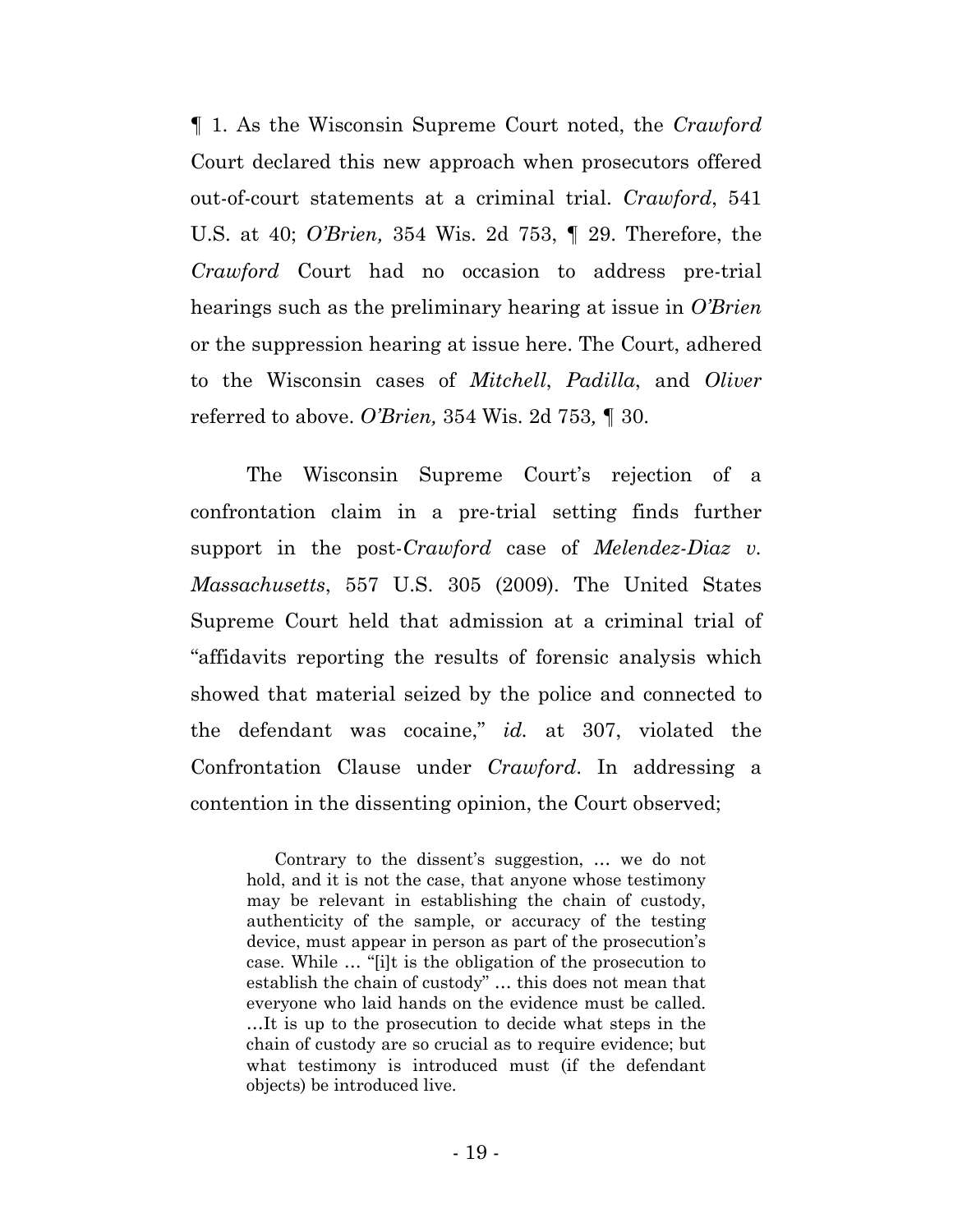*Id.* at 311 n.1. One could correctly substitute in the Court's footnote, "probable cause" for "chain of custody." It is the State's obligation to establish probable cause for the stop, but the probable cause or reasonable suspicion for the stop does not establish the guilt or innocence of the defendant. Probable cause (or reasonable suspicion) for a search that results in damning evidence may not be proved at the trial at all and if it is, it most likely provides the jury context for the seized evidence. It is the evidence seized that demonstrates the defendant's guilt.

Take this case. At trial, the State could (and in this case did) convince a jury of Zamzow's guilt on both OWI and BAC without Birkholz's statements. The blood alcohol level the chemical test revealed alone went a long way to proving his guilt. While it certainly enhanced the State's case to show the video of officer Weed's administration of and Zamzow's performance on the field sobriety tests, the evidence was not necessary to sufficiently prove Zamzow guilty. All of the evidence on the muted video merely increased the likelihood that the jury believed Zamzow to be impaired at the time he drove and corroborated the accuracy of the test result for a blood alcohol content higher than allowable.

The majority of states that have addressed confrontation at suppression hearings post-*Crawford* have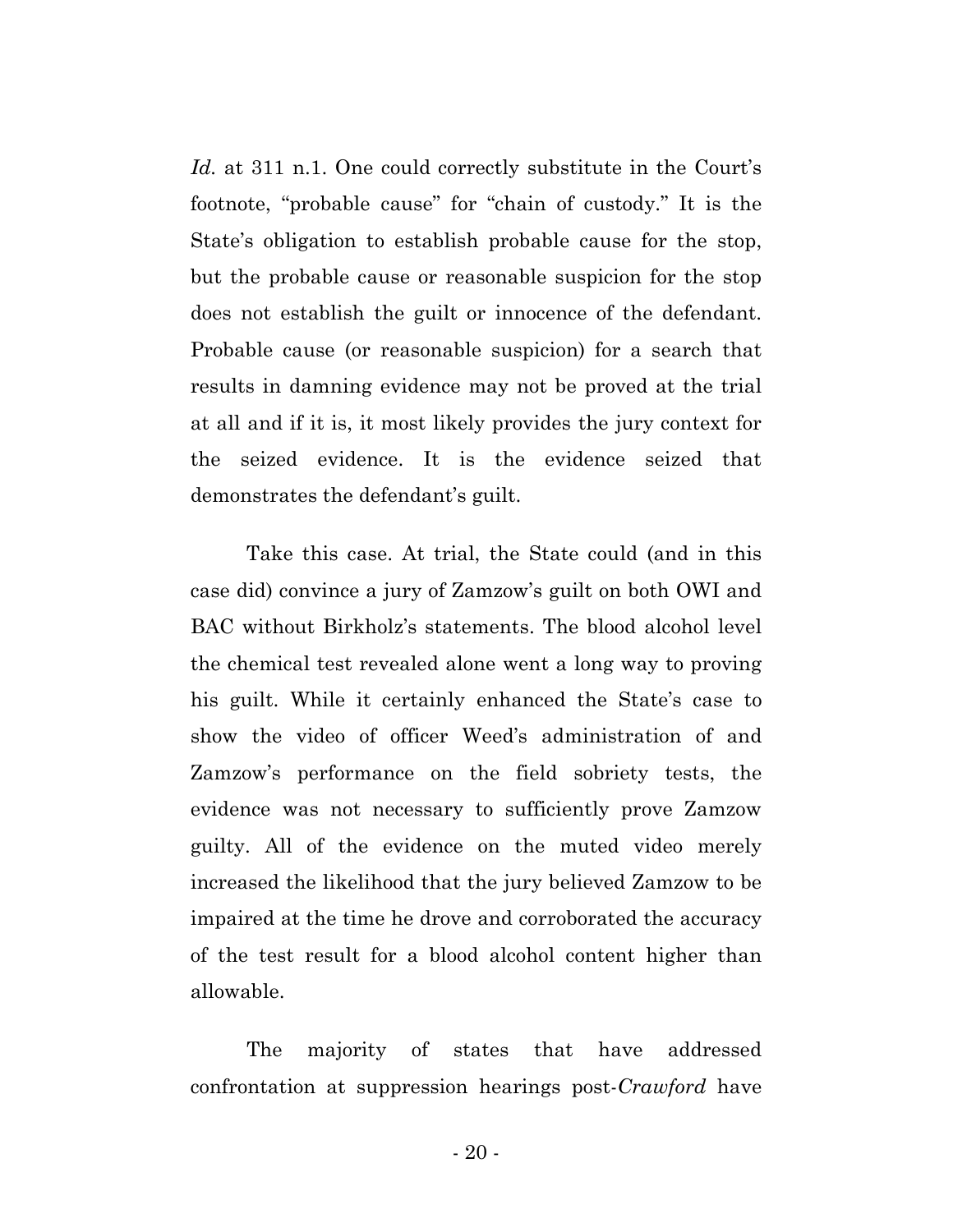concluded *Crawford* did not a change the Supreme Court's pre-*Crawford* jurisprudence limiting confrontation to the trial of guilt.

In *State v. Rivera*, 2008-NMSC-056, 192 P.3d 1213, the New Mexico Supreme Court reversed the New Mexico Court of Appeals' precedent holding confrontation applied to hearings to suppress evidence. *Id.*, ¶ 1. The court first pointed to many of the United States Supreme Court cases the State has cited above to demonstrate the pre-*Crawford* view that limited the Confrontation Clause to trial. *Id.,* ¶¶ 12-19. It then stated, "Nothing in the Supreme Court's recent pronouncements suggests that the Court has changed its interpretation of the Confrontation Clause. Instead, recent cases continue to focus on the protections afforded a defendant at trial." *Id.*, ¶ 18. The opinion cites *Giles v. California*, 554 U.S. 353, 358 (2008), as authority including the *Giles* Court quote, "'[t]he [Sixth] Amendment contemplates that a witness who makes testimonial statements admitted against a defendant will ordinarily be present *at trial* for cross-examination ….'" Rivera, 192 P.3d 1213, ¶ 18 (alteration and emphasis the New Mexico Supreme Court's).

In *People v. Felder,* 129 P.3d 1072 (Colo. App. 2006), the Colorado Court of Appeals rejected Felder's claim that "under the Supreme Court's recent decision in *Crawford* … [Felder's] right of confrontation was violated by the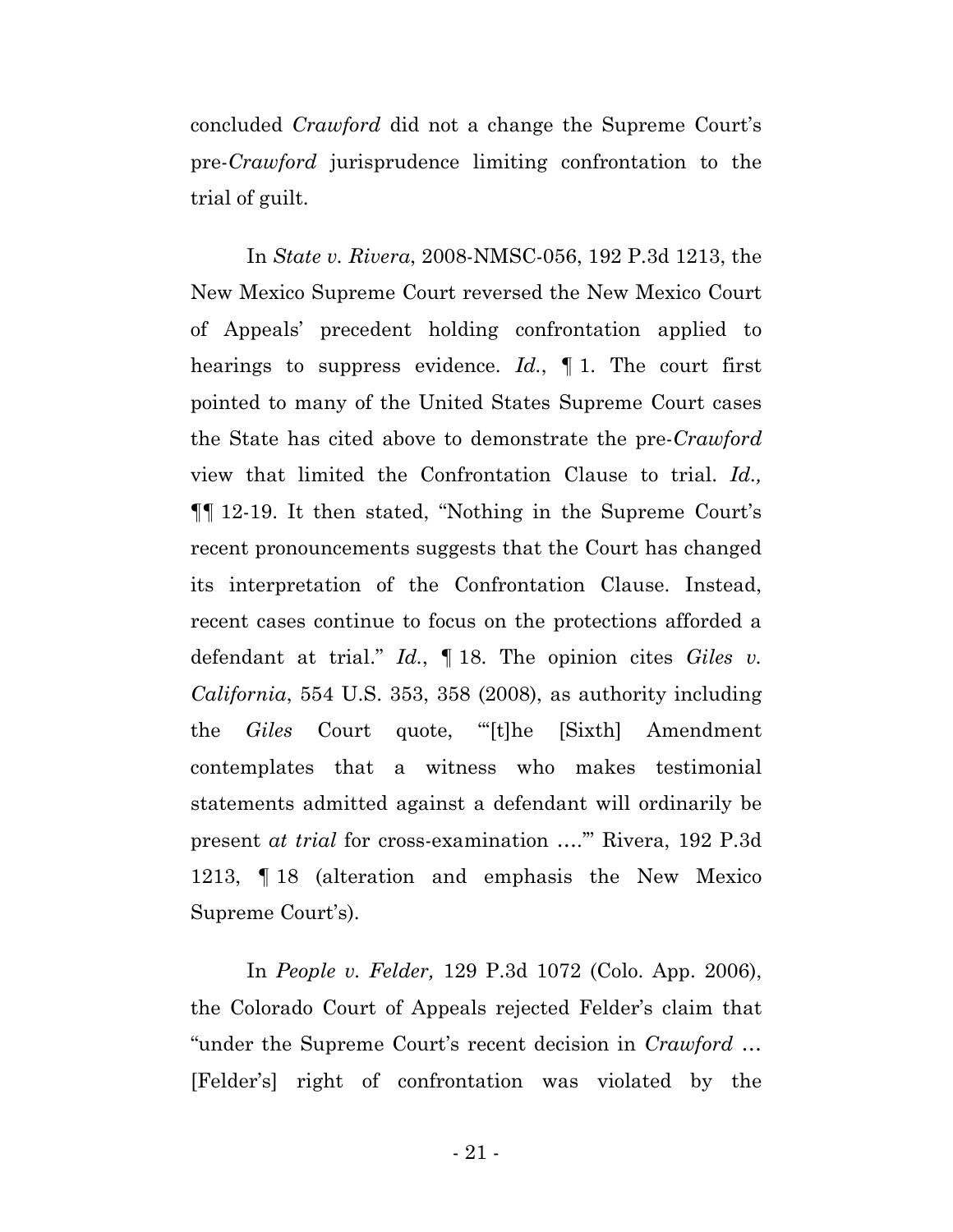admission, at the pretrial suppression hearing, of hearsay statements made by [an] unidentified confidential informant." *Id.* at 1073. The court stated, "*Crawford* addressed a defendant's rights of confrontation at *trial*. Nothing in *Crawford* suggests that the Supreme Court intended to alter its prior rulings allowing hearsay at pretrial proceedings, such as a hearing on a suppression motion challenging the sufficiency of a search warrant." *Id.* (emphasis in original).

*See also Vanmeter v. State*, 165 S.W.3d 68, 74 (Tex. App 2005) ("We have carefully read *Crawford* for any signal the Supreme Court intended its holding to apply at pretrial suppression hearings and have found nothing to signal such an intention."); *State v. Woinarowicz*, 2006 ND 179, ¶ 11, 720 N.W.2d 635 ("In *Crawford,* the United States Supreme Court did not indicate it intended to change the law and apply the Confrontation Clause to pretrial hearings."); *People v. Brink*, 818 N.Y.S.2d 374, 374 (N.Y. App. Div. 2006) ("We reject the contention of defendant that *Crawford* … applies to his pretrial suppression hearing …."); *State v. Watkins*, 190 P.3d 266, 270 (Kan. Ct. App. 2007) ("[T]he majority of courts addressing this issue following *Crawford* have concluded that the confrontation rights are not implicated at pretrial evidentiary hearings."); *State v. Williams*, 960 A.2d 805, 820 (N.J. Super. Ct. App. Div. 2008) ("*Crawford* is inapplicable to the instant case since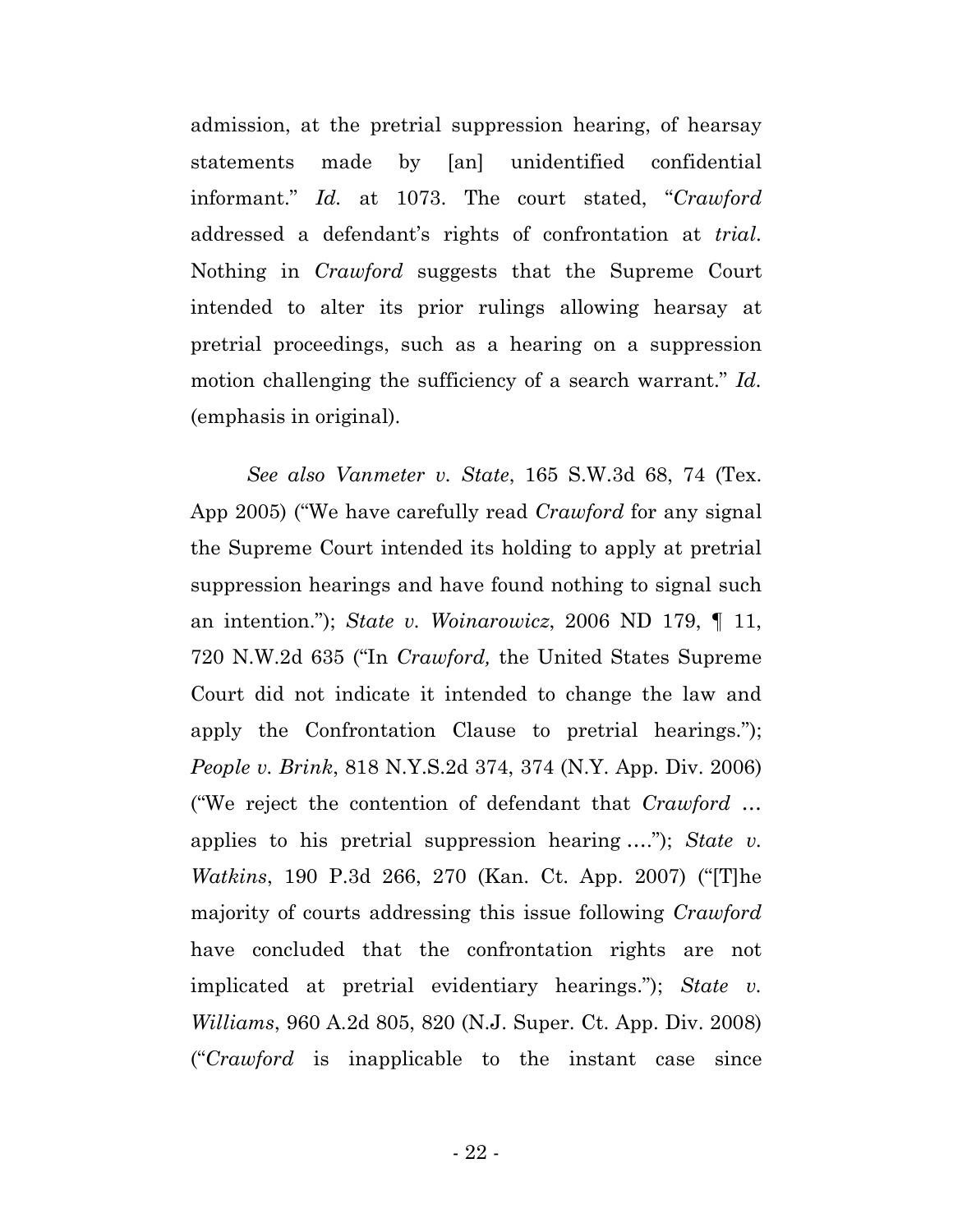Randolph's statement was not used at the trial but during a suppression hearing."); *State v. Harris*, 2008-2117, p. 1 (La. 12/19/08); 998 So. 2d 55, 56 ("The right to confrontation contained in the United States and the Louisiana Constitutions is not implicated in this pre-trial matter."); *State v. Weathersby*, 2009-2407, p. 3 (La. 3/12/10); 29 So. 3d 499, 501 ("[A] defendant's constitutionally guaranteed right to confront witnesses and to have compulsory process for obtaining them is only secured at trial and not during a pretrial hearing."); *State v. Fortun-Cebada*, 241 P.3d 800, 807 (Wash. Ct. App. 2010) ("[N]othing in *Crawford* suggests that the Supreme Court intended to change its prior decisions allowing the admission of hearsay at pretrial proceedings, such as a suppression hearing.").

Other states also agree with the *O'Brien* Court's conclusion that *Crawford* does not require confrontation at a preliminary hearing. *See State v. Rhinehart*, 2006 UT App 517, ¶ 14, 153 P.3d 830 ("The Confrontation Clause pertains to a criminal defendant's right to confront and cross-examine the witnesses against the defendant at trial …. Consequently, we are not persuaded by Defendant's argument that *Crawford* requires application of the Confrontation Clause at preliminary hearings."); *Sheriff v. Witzenburg*, 145 P.3d 1002, 1005 (Nev. 2006) ("[W]e conclude that there is no Sixth Amendment confrontation right at a preliminary examination. Thus, *Crawford* is inapplicable at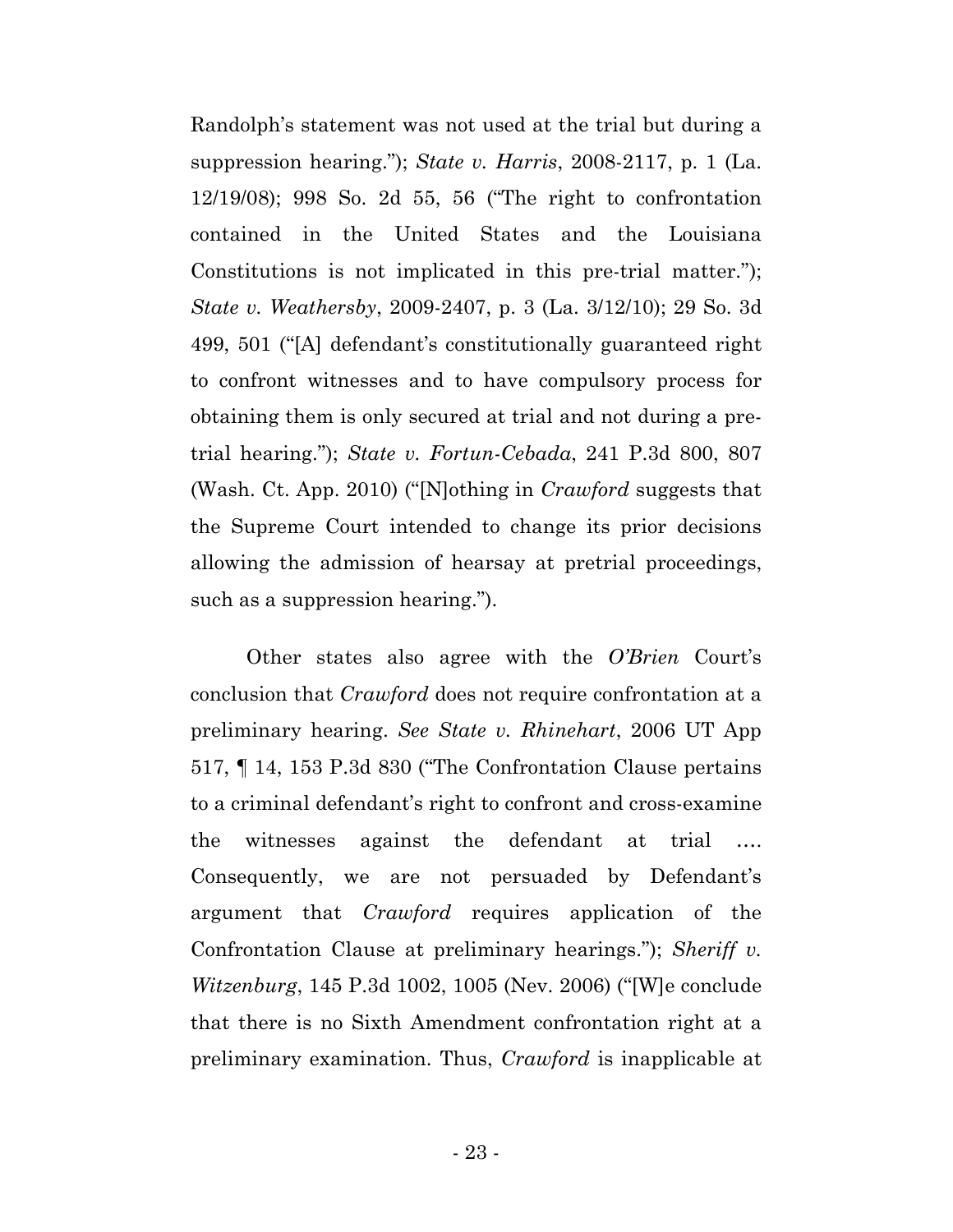a preliminary examination …."); *Greshan v. Edwards*, 644 S.E.2d 122, 124 (Ga. 2007) ("There being no indication in *Crawford* of a change from the Court's previous statements that the right of confrontation is a trial right, we join the several States which have addressed this issue in their conclusion that the holding in *Crawford* is not applicable to preliminary hearings."), *overruled on other grounds by Brown v. Crawford*, 715 S.E.2d 132 (Ga. 2011); *State v. Timmerman*, 2009 UT 58, ¶ 13, 218 P.3d 590 ("[W]e hold that the federal Confrontation Clause does not apply to preliminary hearings."); *Peterson v. California*, 604 F.3d 1166, 1169-70 (9th Cir. 2010) ("*Crawford* does not affect the reasoning of … the Supreme Court cases holding that the Confrontation Clause is primarily a trial right."); *State v. Lopez*, 2013-NMSC-047, ¶ 9, 314 P.3d 236, 239 ("The United States Supreme Court consistently has interpreted confrontation as a right that attaches at the criminal trial, and not before.").

Zamzow argues that Birkholz's statements were too unreliable to support the circuit court's determination that he crossed the center line. If, by this argument, he means to suggest that reliability plays some part in the post-*Crawford* confrontation world, he is mistaken. *Ohio v. Roberts*, 448 U.S. 56, 66 (1980), relied in part on "indicia of reliability." *See also Crawford*, 541 U.S. at 60 ("[*Roberts*] admits statements that *do* consist of *ex parte* testimony upon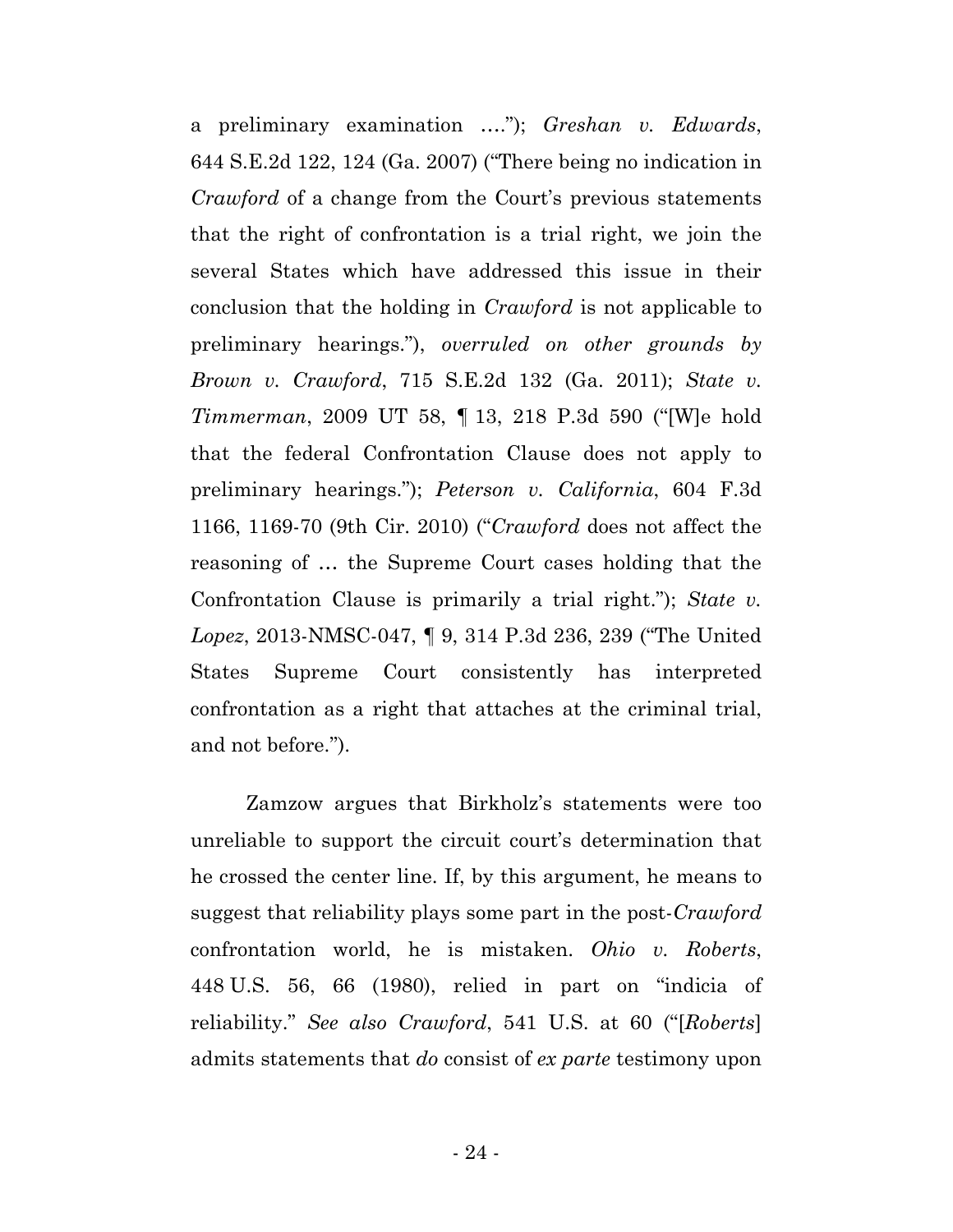a mere finding of reliability."). And *Crawford* squarely rejected this approach. *Crawford*, 541 U.S. at 60-68.

## **C. Even if this Court were to apply** *Crawford***, officer Birkholz's statements are nontestimonial.**

The State believes this Court can and should resolve this case by holding *Crawford* does not apply to suppression hearings and reject Zamzow's Confrontation Clause claim on that basis. But the circuit court alternatively found that officer Birkholz's statement to Zamzow was non-testimonial (80:23). It held the admission of that statement would not violate the Confrontation Clause even if *Crawford* applied to the suppression hearing at issue here (80:23).

As noted above, under *Crawford*, admission of a nontestifying witness's testimonial statements violates the Confrontation Clause unless the witness is unavailable and defendant had a prior opportunity to cross-examine the witness. *Crawford*, 541 U.S. at 54. Zamzow claims that a statement is testimonial when "'made under circumstances which would lead an objective witness reasonably to believe that the statement would be available for use at a later trial.'" Zamzow's brief at 13 (quoting *State v. Manuel*, 2005 WI 75, ¶ 42, 281 Wis. 2d 554, 697 N.W.2d 811). The Wisconsin Supreme Court decided *Manuel* a little more than one year after *Crawford*. *Compare Crawford*, 541 U.S. at 36 (decided March 8, 2004), *with Manuel*, 281 Wis. 2d 554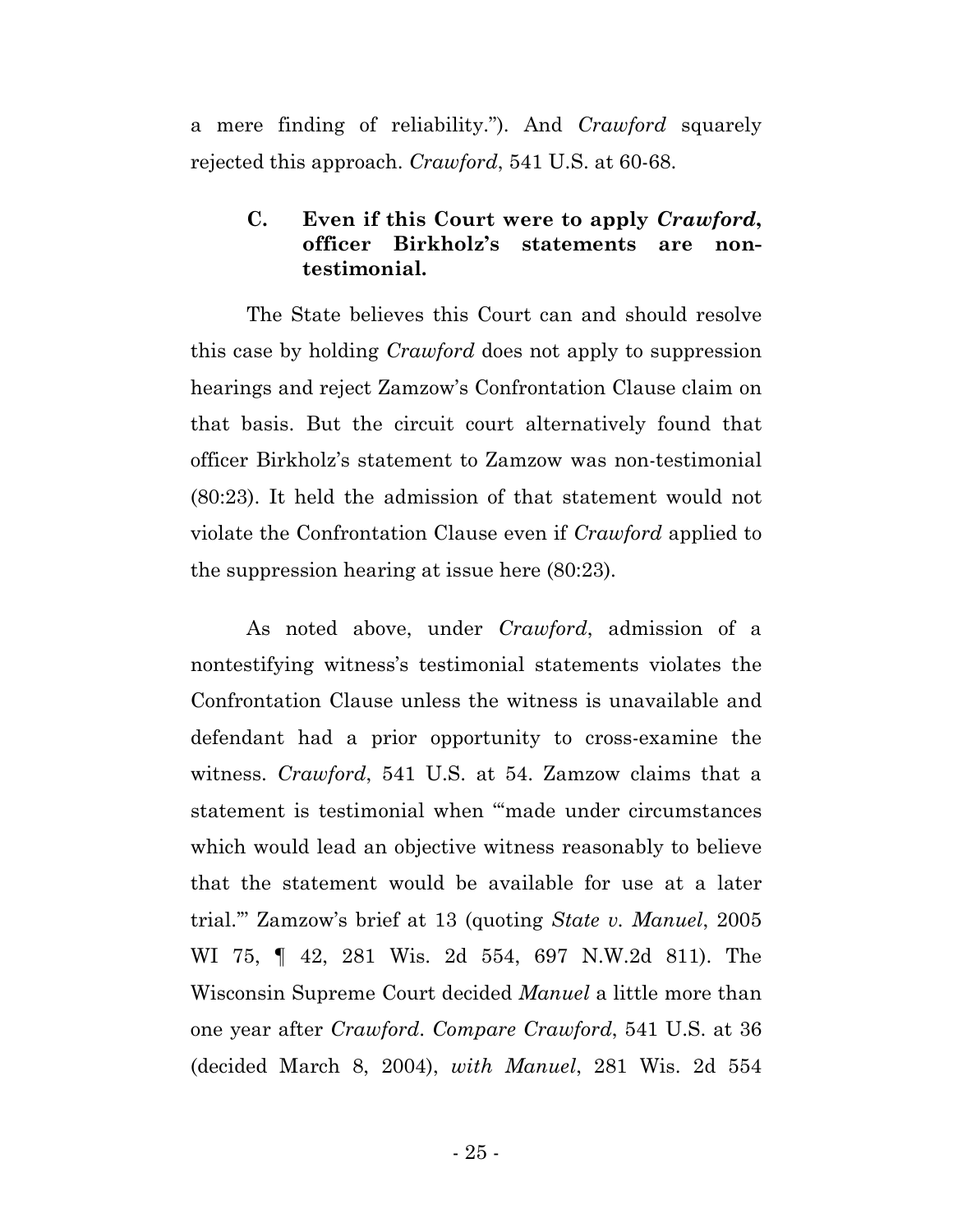(decided June 10, 2005). The Supreme Court's "more recent cases have labored to flesh out what it means for a statement to be 'testimonial.'" *Ohio v. Clark*, 576 U.S. \_\_\_, 135 S. Ct. 2173, 2179 (2015).

Since *Manuel*, *Davis v. Washington*, 547 U.S. 813 (2006), announced "what has come to be known as the 'primary purpose' test." *Clark*, 135 S. Ct. at 2179. Statements are testimonial "when the circumstances objectively indicate that ... the primary purpose of the interrogation is to establish or prove past events potentially relevant to later criminal prosecution." *Davis*, 547 U.S. at 822. The inquiry of whether a statement is testimonial must consider all of the relevant circumstances. *Michigan v. Bryant*, 562 U.S. 344, 369 (2011). "In the end, the question is whether, in light of all the circumstances, viewed objectively, the 'primary purpose' of the conversation was to 'creat[e] an out-of-court substitute for trial testimony.'" *Clark*, 135 S. Ct. at 2180 (quoting *Bryant*, 562 U.S. at 358). "Where no such primary purpose exists, the admissibility of a statement is the concern of state and federal rules of evidence, not the Confrontation Clause." *Bryant*, 562 U.S. at 359.

Applying the primary purpose test to officer Birkholz's statement to Zamzow on the squad video, this Court should conclude that in light of all the circumstances, viewed objectively, the 'primary purpose' of Birkholz's statement was not to create an out-of-court substitute for trial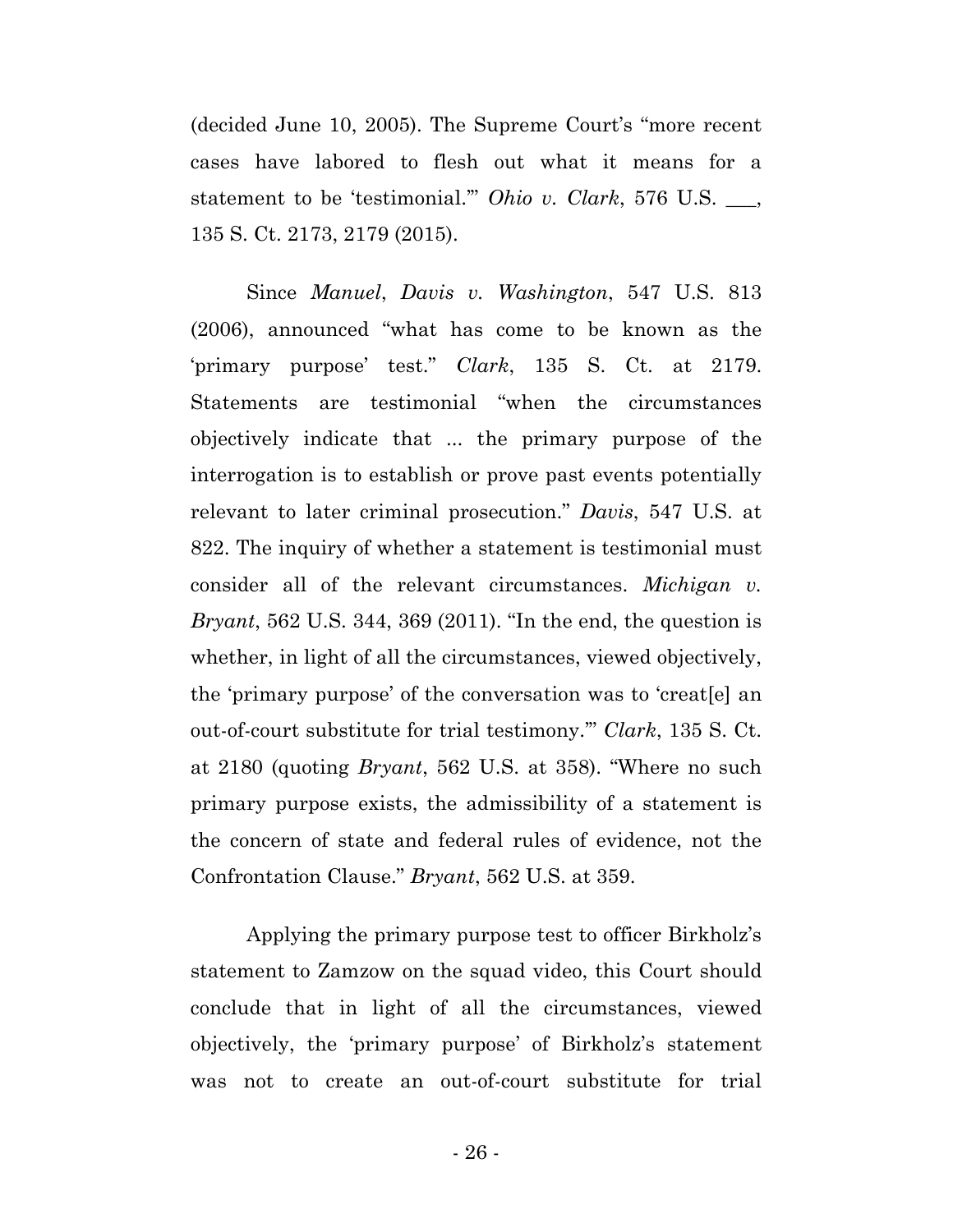testimony. The statement is not the result of interrogation or even informal questioning. The purpose of officer Birkholz's statement to Zamzow was to inform him of the reason he had stopped his vehicle. Moreover, the conversation took place at the side of the road on Johnson Street, a well marked and well lit, four-lane urban street (80:25).

On this record, at the time he made the statement Birkholz did not know whether or not Zamzow was guilty of anything more than a minor traffic offense—crossing the center line. He probably did suspect that Zamzow was impaired but he did not know if his suspicion would prove true. And certainly he did not intend to create an out-ofcourt substitute for trial. He most probably thought that if Zamzow was intoxicated, the proof would lie in the test result revealing his blood alcohol level. If he thought about the squad video at all, he probably thought that the depiction of Zamzow's performance on the field sobriety tests might be used at trial.

Zamzow may have thought that the traffic stop would result in his prosecution for OWI or prohibited BAC, but the fact that the stop would reveal Zamzow to be impaired does not make Birkholz's statement testimonial. *See Clark*, 135 S. Ct. at 2183 ("It is irrelevant that the teachers' questions and their duty to report the matter had the natural tendency to result in Clark's prosecution."). The statement at issue here is "nothing like the notorious use of *ex parte* examination in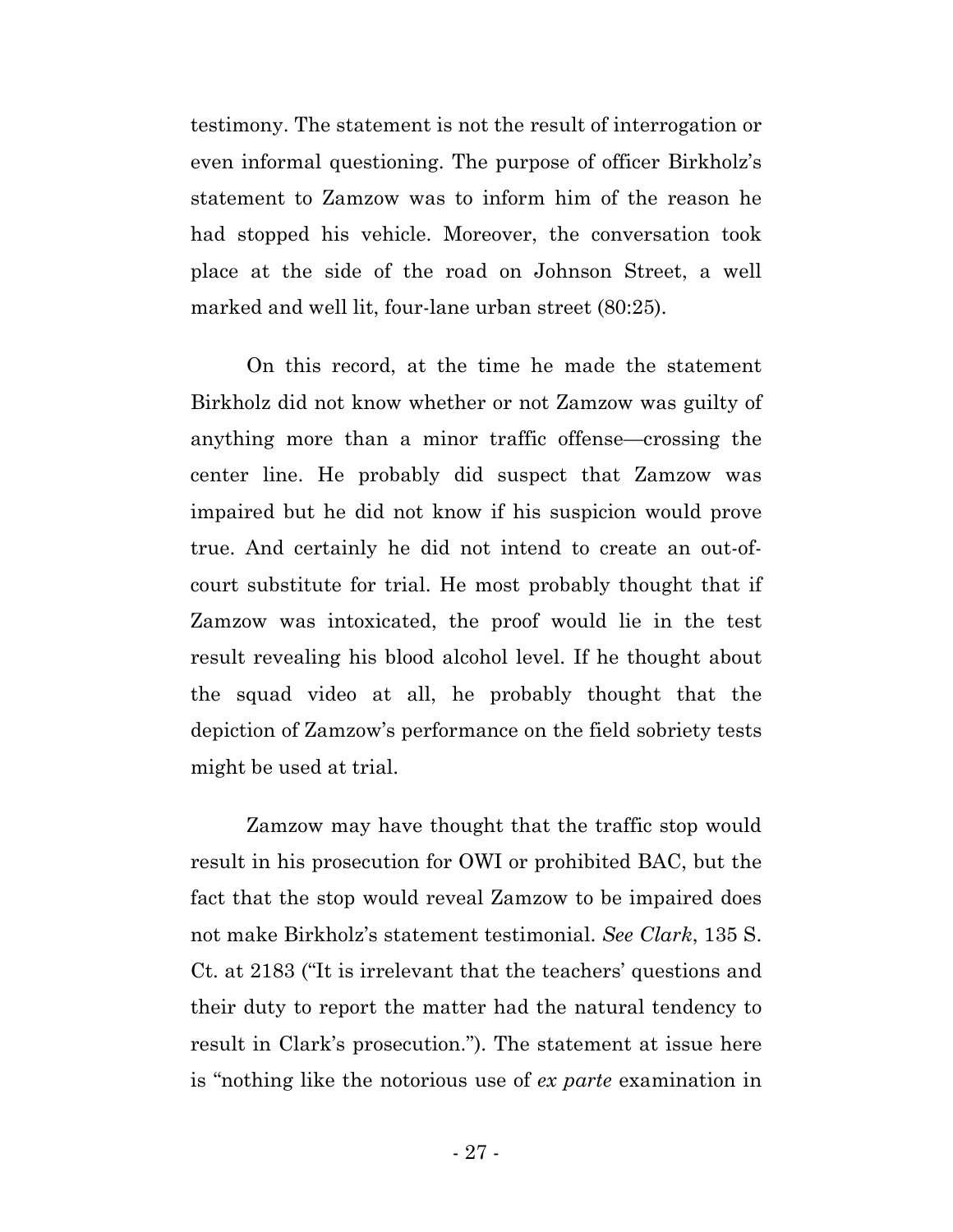Sir Walter Raleigh's trial for treason, which [the Supreme Court] ha[s] frequently identified as 'the principal evil at which the Confrontation Clause was directed.'" *Clark*, 135 S. Ct. at 2182 (quoting *Crawford*, 541 U.S. at 50, and citing *Bryant*, 562 U.S. at 358).

Zamzow criticizes the circuit court for differentiating between Birkholz's statement to him and Birkholz's statement to Weeds because the only "difference is who the audience was." Zamzow's brief at 13. But under "all of the relevant circumstances," *Bryant*, 562 U.S. at 369, the audience does matter. *See Clark*, 135 S. Ct. at 2181-182 (analyzing whether statements from a child victim were testimonial by examining the teachers' (the audience) perspective).

The statement the circuit court considered here is nontestimonial.

## **II. ZAMZOW CANNOT PREVAIL ON HIS CLAIM THAT USE OF HEARSAY AT A SUPPRESSION HEARING VIOLATES DUE PROCESS.**

Perhaps recognizing that Confrontation Clause jurisprudence will not carry the day for him, Zamzow argues that this Court should hold that a circuit court cannot rely on hearsay from an unavailable declarant to support factual findings at a suppression hearings as a matter of due process. He contends that unchallenged hearsay is so unreliable that due process prevents a judge from relying on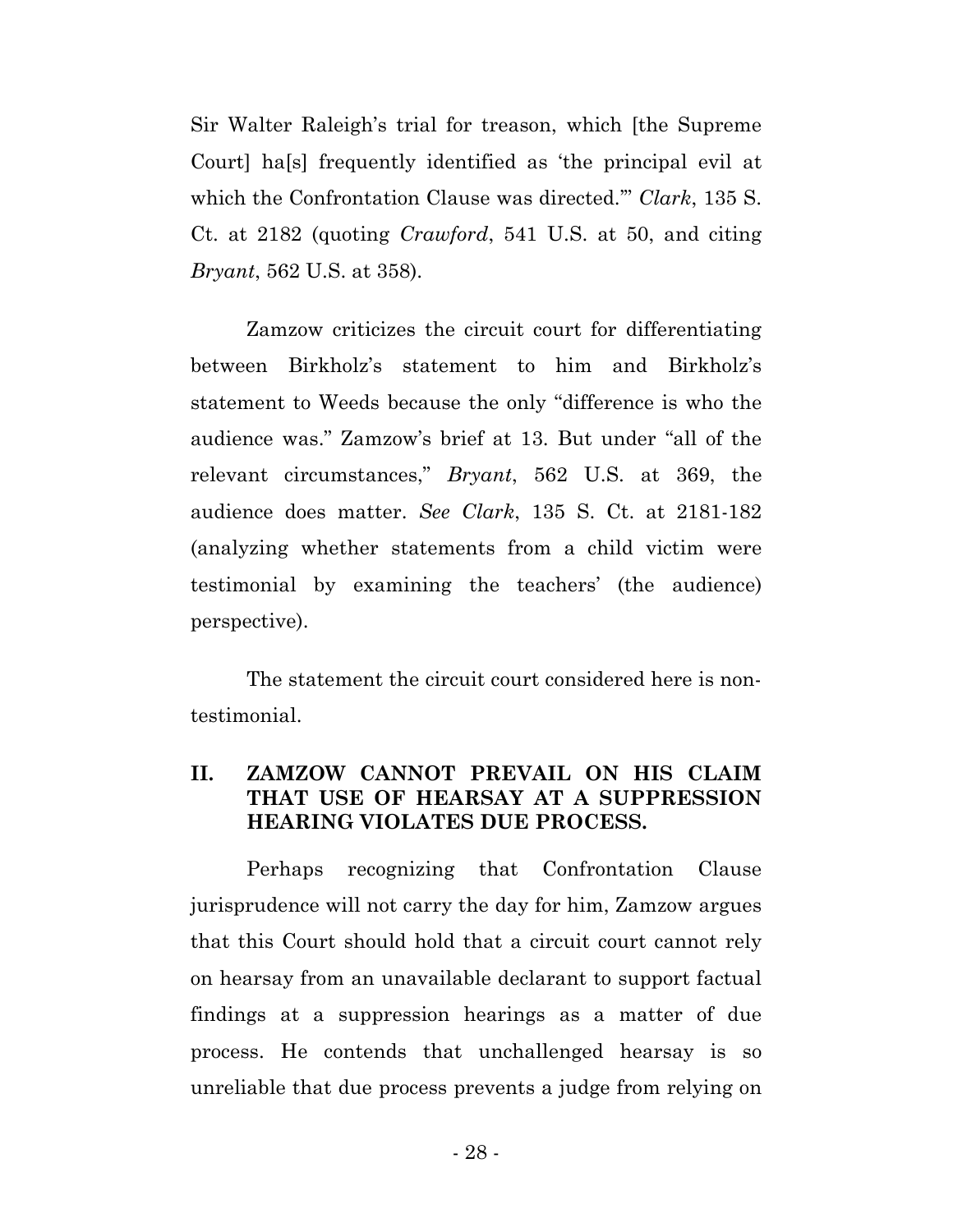it to determine a constitutional fact. By his own admission, Zamzow's argument is novel. Zamzow's brief at 17. The argument also finds no support in the Supreme Court's cases nor in the cases of the Wisconsin Supreme Court.

*United States v. Matlock*, 415 U.S. 164 (1974), presented the Supreme Court in a prosecution for bank robbery, with a question of whether a third party's voluntary consent to search Matlock's living quarters was "legally sufficient" to permit admission of the incriminating evidence seized, \$4995. *Id*. at 166. Matlock lived in a house with Gayle Graff and others. Officers asked Graff if they could search the house. Graff consented. *Id.* Graff told the officers that she and Matlock shared a bedroom. Officers found the money in the bedroom. *Id.* at 167.

The district court suppressed the money. It found that although Graff's hearsay statement was admissible to prove the officers' reasonable belief that she had authority to consent, it could not be admitted for its truth;<sup>[6](#page-35-0)</sup> therefore, the government had not proved Graff's common authority over the bedroom sufficient to consent to the search. *Id.* at 167- 68. The Supreme Court reversed. Relying in part on Graff's out-of-court statement, the *Matlock* Court found, "the Government sustained its burden of proving by the

l

<span id="page-35-0"></span><sup>6</sup> When it decided *Matlock*, the Supreme Court had not yet decided *Illinois v. Rodriguez*, 497 U.S. 177 (1990), which endorsed the doctrine of apparent authority. *See Matlock*, 415 U.S. at 177 n.14.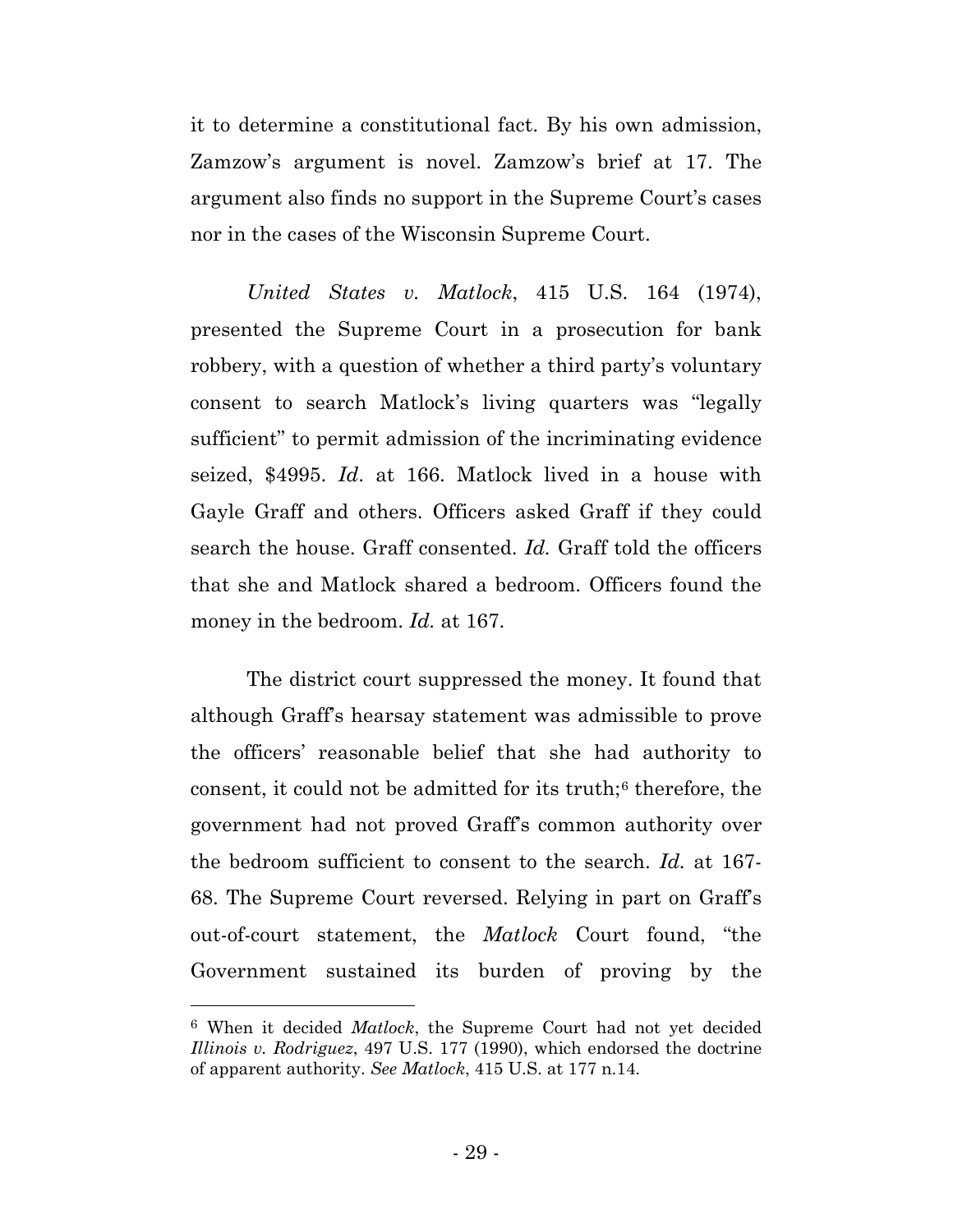preponderance of the evidence that Mrs. Graff's voluntary consent to search the east bedroom was legally sufficient." *Id.* at 177.

In reaching its conclusion the *Matlock* Court relied on *Brinegar's* distinction between proving guilt at trial and proving probable cause. *Brinegar*, 338 U.S. at 173; *Matlock*, 415 U.S. at 173. It noted the "rules of evidence governing criminal jury trials are not generally thought to govern hearings before a judge to determine evidentiary questions…." *Matlock*, 415 U.S. at 173. The Court referred to the then proposed, since adopted, Federal Rules of Evidence, Rule  $104(a)$  and  $1101(d)(1)$ , and to evidence commentators Wigmore and McCormack. *Id.* at 173-74. The Court found significance in the fact that "[s]earch warrants are repeatedly issued on ex parte affidavits containing out-ofcourt statements of identified and unidentified persons." *Id*. at 174 (citing *United States v. Ventresca*, 380 U.S. 102, 108 (1965)). Finally, the Court relied on *McCray*, in which "we specifically rejected the claim that defendant's right to confrontation under the Sixth Amendment and Due Process Clause of the Fourteenth Amendment had in any way been violated." *Matlock*, 415 U.S. at 175.

*Gerstein v. Pugh*, 420 U.S. 103 (1975), presented the Supreme Court two issues: "whether a person arrested and held for trial on an information is entitled to a judicial determination of probable cause for detention, and if so,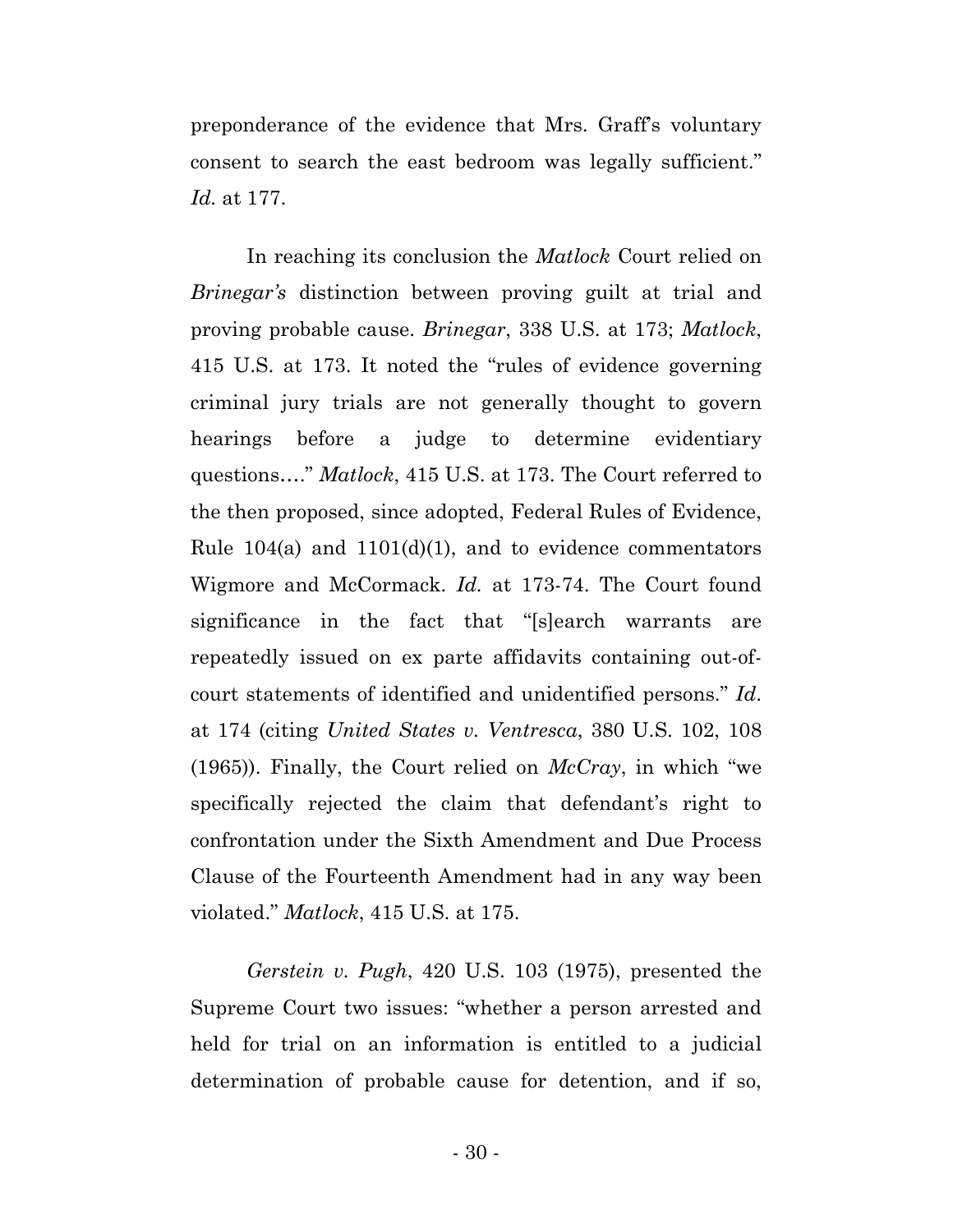whether [an] adversary hearing … is required by the Constitution." *Id.* at 111. The Court held that "the Fourth Amendment requires a judicial determination of probable cause as a prerequisite to extended restraint of liberty following arrest." *Id.* at 114.

However, the Court held that the full panoply of adversary safeguards, including cross-examination, were "not essential for the probable cause determination required by the Fourth Amendment." *Id.* at 119-20. The Court concluded that probable cause can be "determined reliably without an adversary hearing. The standard … traditionally has been decided by a magistrate in a nonadversary proceeding on hearsay and written testimony, and the Court has approved these informal modes of proof." *Id*. at 120-21 (again relying on *Brinegar*, 338 U.S. at 174-75).

The Court further stated:

This is not to say that confrontation and crossexamination might not enhance the reliability of probable cause determinations in some cases. In most cases, however, their value would be too slight to justify holding, as a matter of constitutional principle, that these formalities and safeguards designed for trial must also be employed in making the Fourth Amendment determination of probable cause.

*Gerstein*, 420 U.S. at 121-22.

The *Jiles* Court held "[Jiles] also loses on a contention that a *Miranda*-*Goodchild* hearing without the State presenting live testimony from law enforcement officers will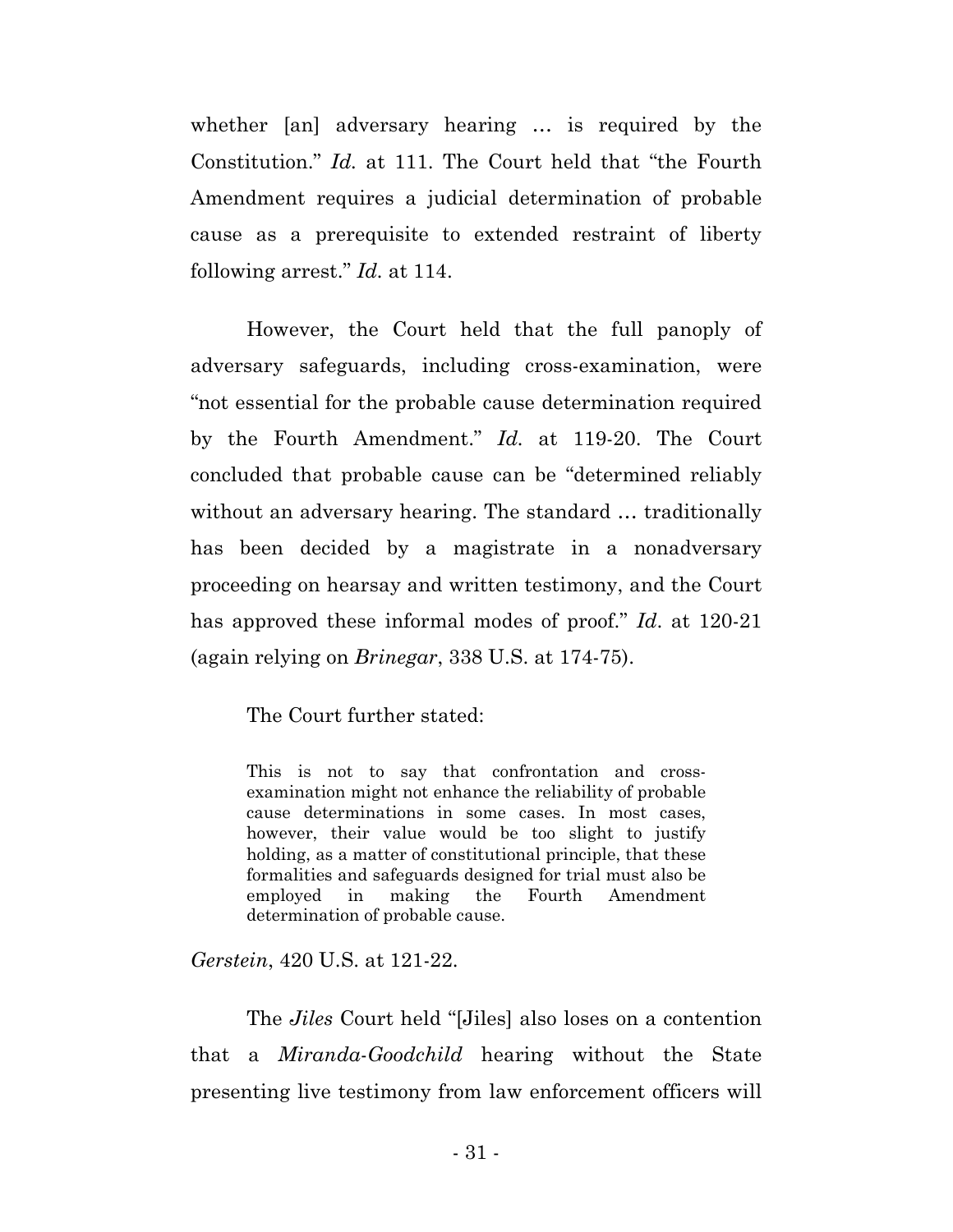*never* constitute a full and fair hearing and will always amount to a denial of due process." *Jiles*, 262 Wis. 2d 457, ¶ 31 (citing *Matlock*, 415 U.S. at 174-75, and *McCray*, 386 U.S. at 313). Unlike the Confrontation Clause analysis, Zamzow cannot claim that *Crawford* undermines *Jiles* from a due process perspective. *Crawford* rests on the Confrontation Clause of the Sixth Amendment not the Due Process Clause of the Fourteenth Amendment.

Zamzow relies heavily on the concept of fundamental fairness in advancing his due process claim. It is therefore noteworthy that in *Clark*, the Supreme Court stated, "Clark is also wrong to suggest that admitting L.P.'s statements [at trial] would be fundamentally unfair given that Ohio law does not allow incompetent children to testify." *Clark*, 135 S. Ct. at 2183. If fundamental fairness permits out-of-court statements for which no cross-examination may be had in a trial deciding guilt, it is difficult to see how fundamental fairness can carry the day in the determination of the lesser decision of probable cause. *See Gerstein*, 420 U.S. at 121 (describing "probable cause" as a "lesser consequence[]").

This Court should decline Zamzow's invitation to find hearsay statements inadmissible at suppression hearings as a matter of due process.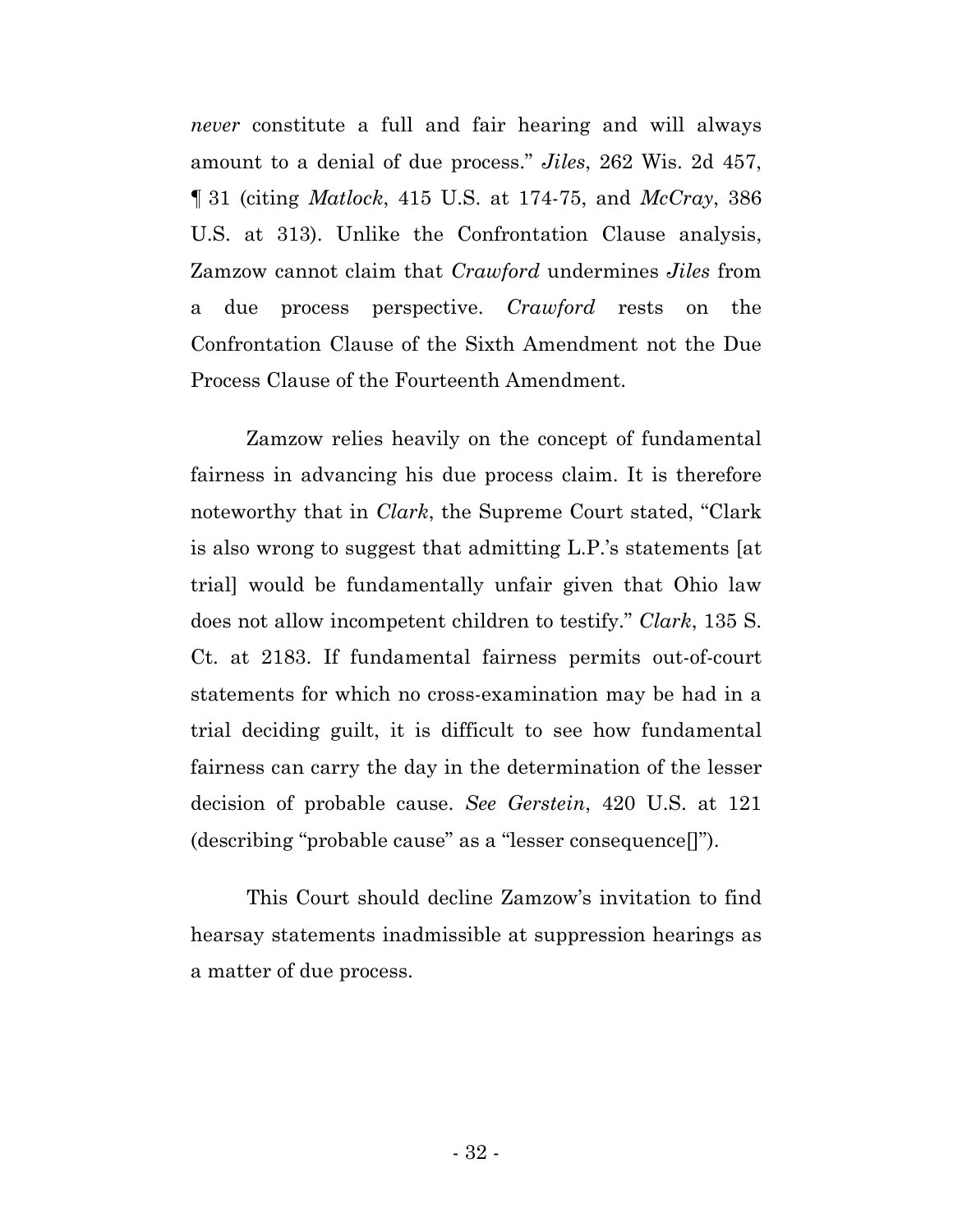### **CONCLUSION**

For the reasons given above, this Court should affirm the circuit court's judgment of conviction and the order denying post-conviction relief.

Dated at this 28th day of July, 2015.

Respectfully submitted,

BRAD D. SCHIMEL Attorney General

WARREN D. WEINSTEIN Assistant Attorney General State Bar #1013263

Office of the Attorney General of Wisconsin

Wisconsin Department of Justice Post Office Box 7857 Madison, Wisconsin 53707-7857 (608) 264-9444 (608) 266-9594 (Fax) weinsteinwd@doj.state.wi.us